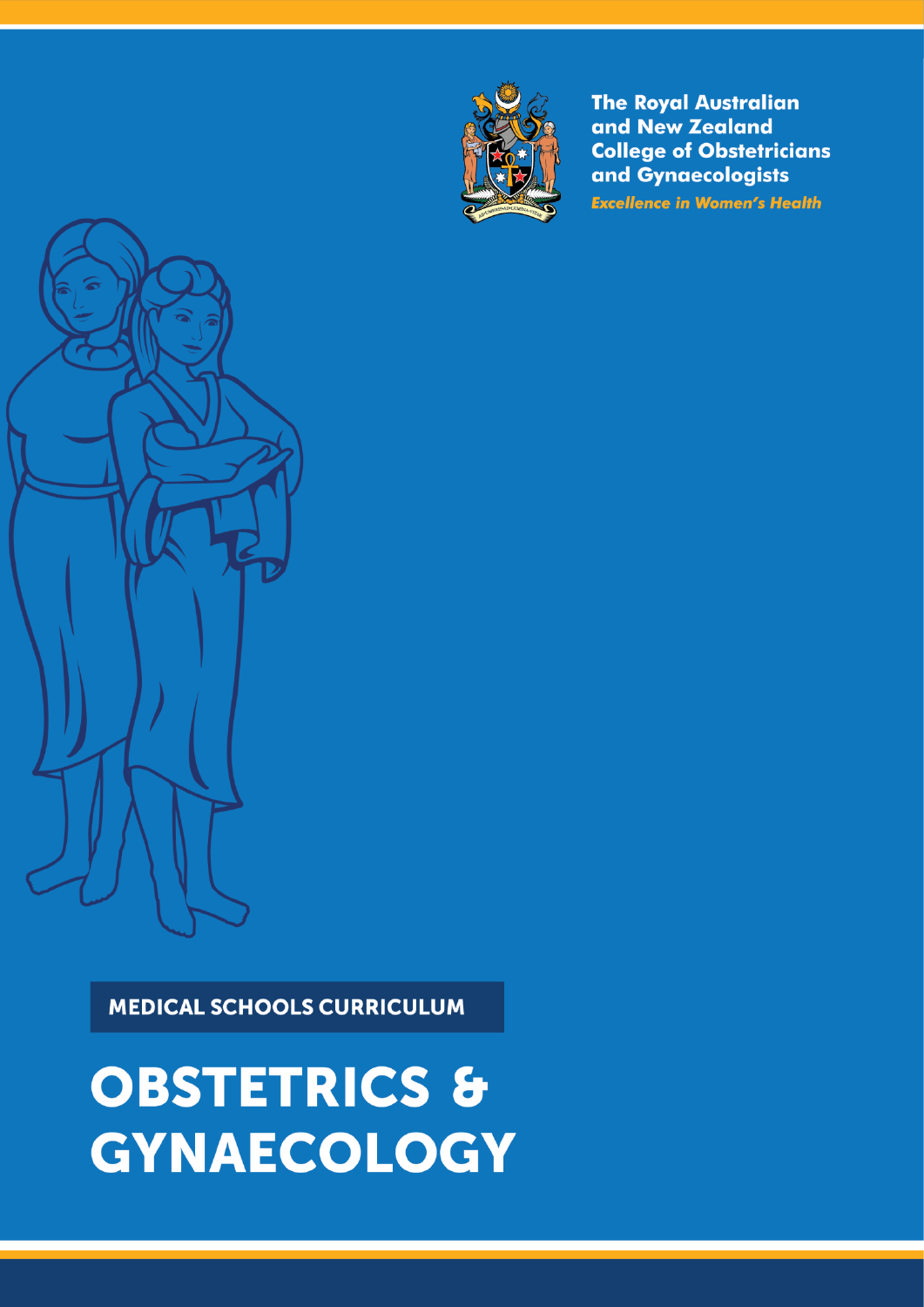#### <span id="page-1-0"></span>Title: RANZCOG Medical Schools Curriculum in Obstetrics & Gynaecology (AMC Alignment)

Published by:

The Royal Australian and New Zealand College of Obstetricians and Gynaecologists 254-260 Albert Street East Melbourne VIC 3002

Working group:

In alignment with The Australian Medical Council 300 La Trobe Street Melbourne VIC 3000

Feedback or review provided by:

Dr Deborah Bateson Prof Yee Leung Medical Schools across Australia and New Zealand

Prof Gabrielle Casper A/Prof Robert Bryce Prof Stephen Robson Prof Michael Chapman Dr Fional Lanngdon Dr Sara Ooi

Prof Ian Symonds (Chair)

This work is subject to copyright under the laws of Australia and, through international treaties, and other countries. Apart from any use as permitted by law, no part may be copied, reproduced or stored in a retrieval system or made available to the public by any means or process without written permission from The Royal Australian and New Zealand College of Obstetricians and Gynaecologists (RANZCOG). Requests and enquiries concerning reproduction should be directed to the Chief Executive Officer, RANZCOG, 254-260 Albert Street, East Melbourne, Victoria 3002, Australia.

© RANZCOG 2018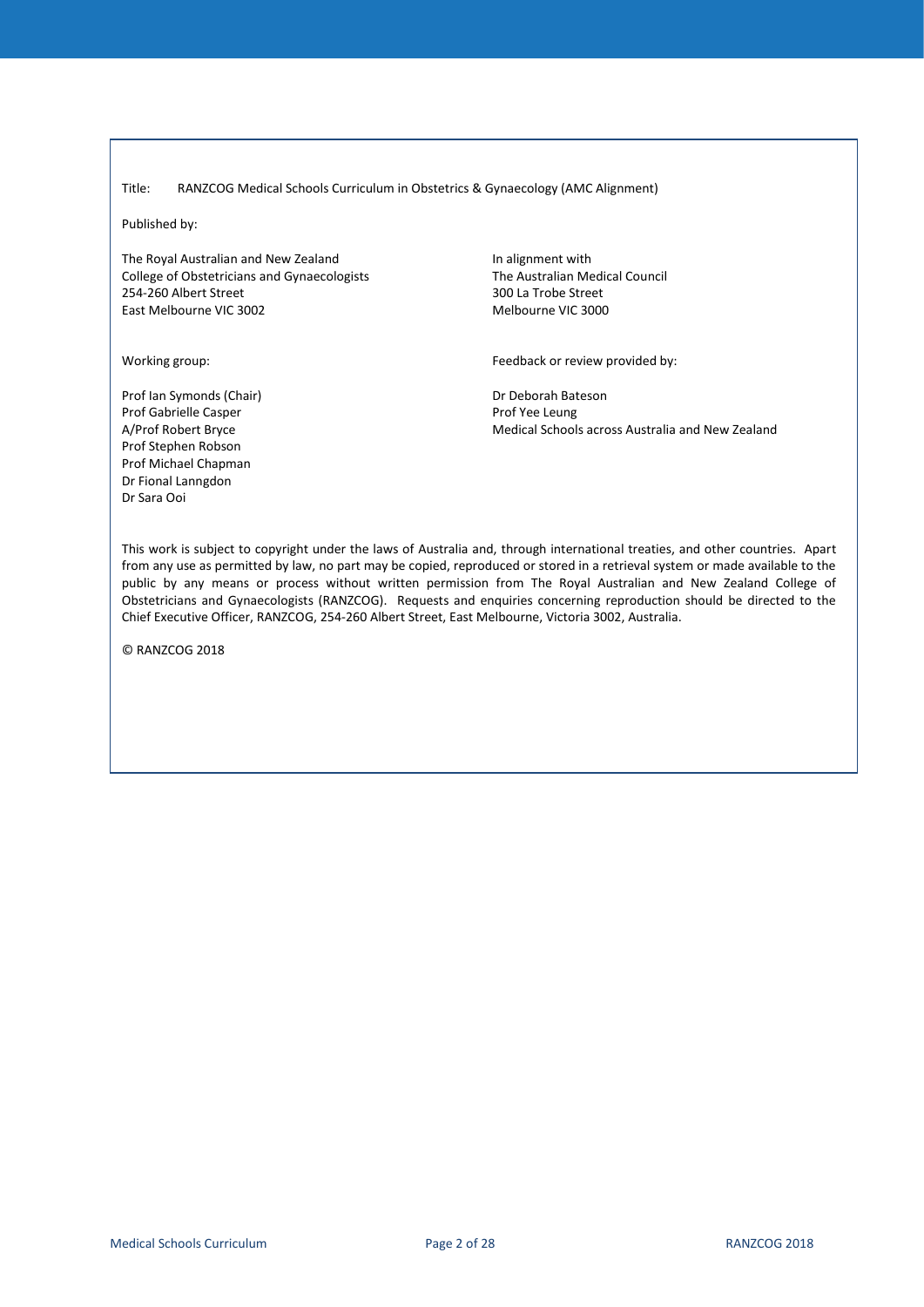# IMPORTANT NOTICE: INFORMATION IN THIS CURRICULUM

#### *Preamble*

This document produced by the Royal Australian and New Zealand College of Obstetricians and Gynaecologists (RANZCOG) aims to provide a consensus statement about the learning outcomes in respect to obstetrics and gynaecology for medical school education in Australia and New Zealand.

This document defines the expected level of knowledge relevant to obstetrics and gynaecology for medical school graduates. The document is not intended to be prescriptive and expectations in all modules may not be achievable. It is not intended to mandate how medical schools teach or assess the subject but rather to provide a reference source when medical schools are reviewing their own health curricula. Medical Schools are encouraged to adapt the curriculum as appropriate for their context.

The curriculum is divided into 12 topics aligned with the three learning domains used by RANZCOG in its own curriculum documents for postgraduate training, although we note that this structure might not suit all faculties.

The document was developed by a working group of the RANZCOG Education and Assessment Committee. It is based substantially on the Royal College of Obstetricians and Gynaecologists (United Kingdom) National Undergraduate Curriculum in Obstetrics and Gynaecology and adapted with permission.

#### *Updates*

This curriculum is regularly updated and readers are strongly advised to consult the current website version:

[www.ranzcog.edu.au/Our-College/Our-Work](https://www.ranzcog.edu.au/Our-College/Our-Work)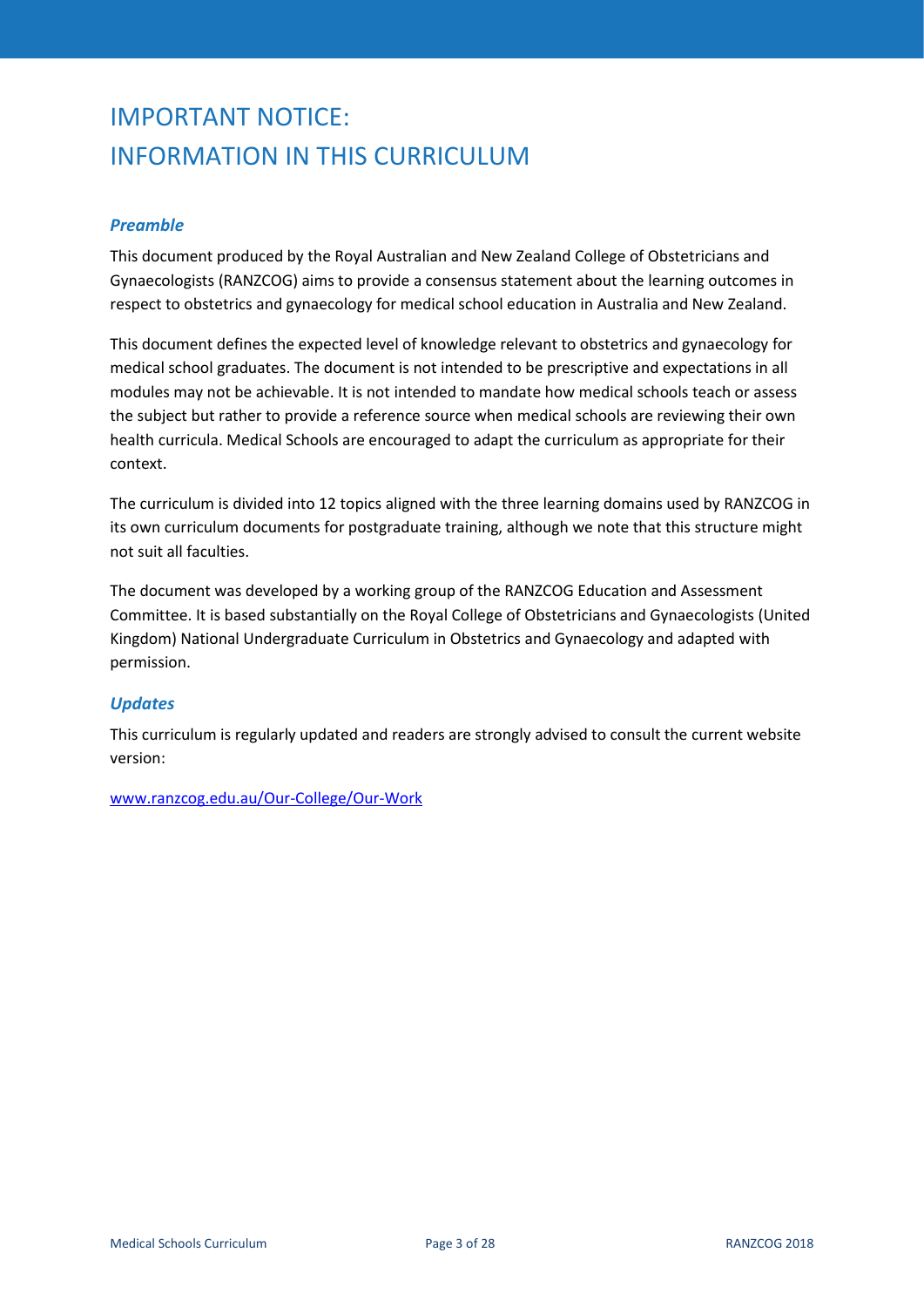# <span id="page-3-0"></span>**Table of Contents**

| <b>IMPORTANT NOTICE: INFORMATION IN THIS CURRICULUM</b><br><b>Table of Contents</b> | $\overline{2}$<br>4 |
|-------------------------------------------------------------------------------------|---------------------|
| <b>College Vision, Mission and Motto</b>                                            | 5                   |
| <b>EXECUTIVE SUMMARY</b>                                                            | 6                   |
| <b>Basic Clinical Skills related to Obstetrics and Gynaecology</b>                  | 6                   |
| Knowledge                                                                           | 6                   |
| <b>Clinical Competencies</b>                                                        | 6                   |
| <b>Professional Behaviours</b>                                                      | $\overline{7}$      |
| <b>UNIT 1: GENERAL GYNAECOLOGY</b>                                                  | 8                   |
| <b>UNIT 2: EARLY PREGNANCY CARE</b>                                                 | 10                  |
| UNIT 3: ANTENATAL CARE (NORMAL AND COMPLICATED PREGNANCY)                           | 11                  |
| Core Learning                                                                       | 11                  |
| Normal Pregnancy                                                                    | 12                  |
| Maternal Medicine and Complicated Pregnancy                                         | 13                  |
| Abnormal Pregnancy                                                                  | 14                  |
| <b>UNIT 4: MANAGEMENT OF LABOUR AND BIRTH</b>                                       | 16                  |
| <b>UNIT 5: POSTPARTUM PERIOD (PUERPERIUM)</b>                                       | 18                  |
| <b>UNIT 6: GYNAECOLOGICAL ONCOLOGY</b>                                              | 20                  |
| <b>UNIT 7: SUBFERTILITY</b>                                                         | 21                  |
| UNIT 8: SEXUAL AND REPRODUCTIVE HEALTH                                              | 22                  |
| UNIT 9: UROGYNAECOLOGY AND PELVIC FLOOR DISORDERS                                   | 23                  |
| <b>UNIT 10: ETHICS AND LEGAL ISSUES</b>                                             | 24                  |
| UNIT 11: BASIC SURGICAL SKILLS AND POSTOPERATIVE CARE                               | 25                  |
| UNIT 12: GLOBAL AND INDIGENOUS HEALTH                                               | 27                  |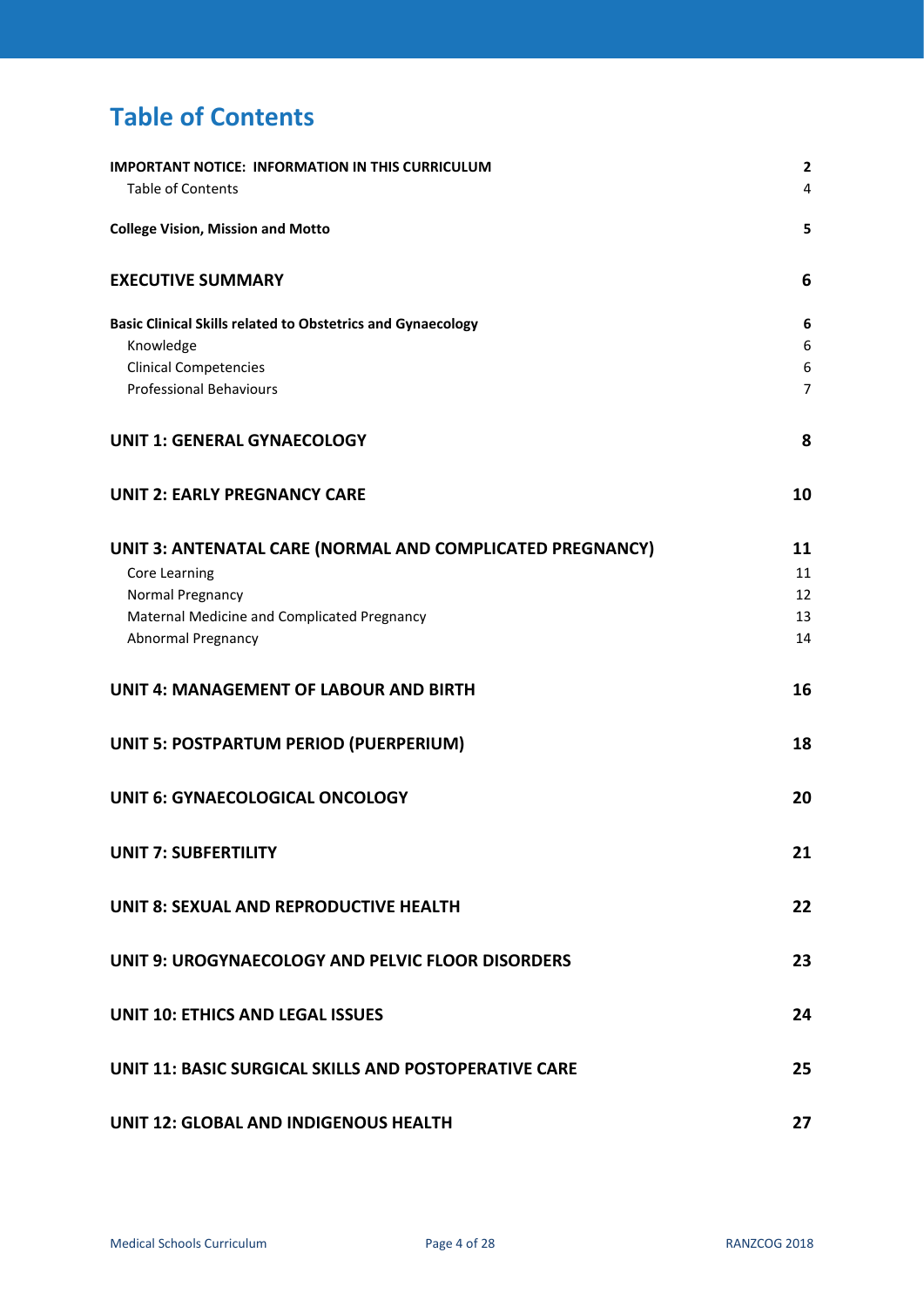# <span id="page-4-0"></span>College Vision, Mission and Motto

#### **Vision**

The Royal Australian and New Zealand College of Obstetricians and Gynaecologists will pursue excellence in the delivery of health care to women and their families throughout their lives.

#### **Mission**

RANZCOG will achieve its Vision by innovative training, accreditation and continuing education supported by active assessment of the effectiveness of those programs.

The College will actively support and communicate with Fellows, members and trainees in order to ensure that they are capable, physically, psychologically and professionally, of providing the highest standards of care.

The College will support research into women's health and will act as an advocate for women's health care, forging productive relationships with individuals, the community and professional organisations both locally and internationally.

#### **Motto**

Excellence in women's health.

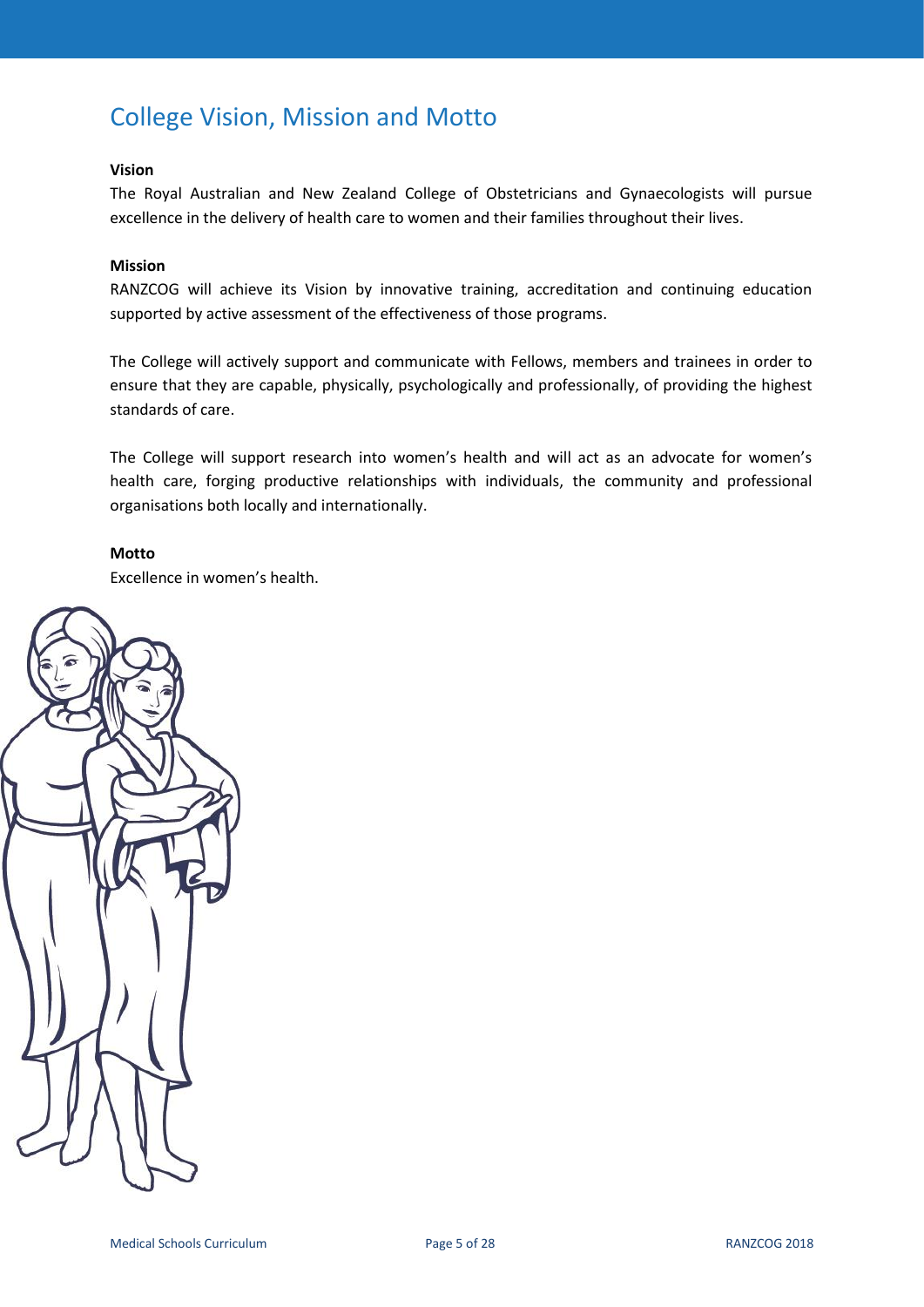### <span id="page-5-0"></span>**Executive Summary**

# <span id="page-5-1"></span>Basic Clinical Skills related to Obstetrics and Gynaecology

#### **Learning outcomes**

- Explain the requirements of history taking, examination, investigation, procedural skills and communication in obstetrics and gynaecology
- Demonstrate the appropriate skill level in history taking, examination, investigation, procedural skills and communication in obstetrics and gynaecology
- Demonstrate the appropriate professional behaviours expected of a doctor in the area of obstetrics and gynaecology

### <span id="page-5-2"></span>**Knowledge**

Explain:

- The logical sequence of eliciting a history and physical signs in O&G
- The pathophysiological basis of symptoms and physical signs in O&G
- The relevant investigations and management used in common conditions in O&G

### <span id="page-5-3"></span>**Clinical Competencies**

Elicit a logical and efficient history from an O&G patient including a sexual history

Identify and manage appropriate to your level the deteriorating patient in obstetrics and gynaecology (pain, bleeding, hypovolaemia, peritonitis)

Perform the following:

- Abdominal examination in women during pregnancy (early pregnancy, pregnant over 20 weeks) and recognise and describe normal findings and common abnormalities
- Abdominal examination in non-pregnant women and recognise normal findings and common abnormalities
- Vaginal examination (bimanual, bivalve speculum) and recognise normal findings and common abnormalities.
- Phlebotomy
- Intravenous cannulation
- Female urinary catheterisation
- Order intravenous fluids

Perform, interpret and explain the following relevant investigations:

- Blood pressure
- Urinalysis
- Urinary pregnancy test
- Body mass index calculation
- Cervical screening test
- Genital swabs (high vaginal swab, endocervical swab, to check for infection)

#### Observe and describe:

- An operative vaginal birth
- A caesarean section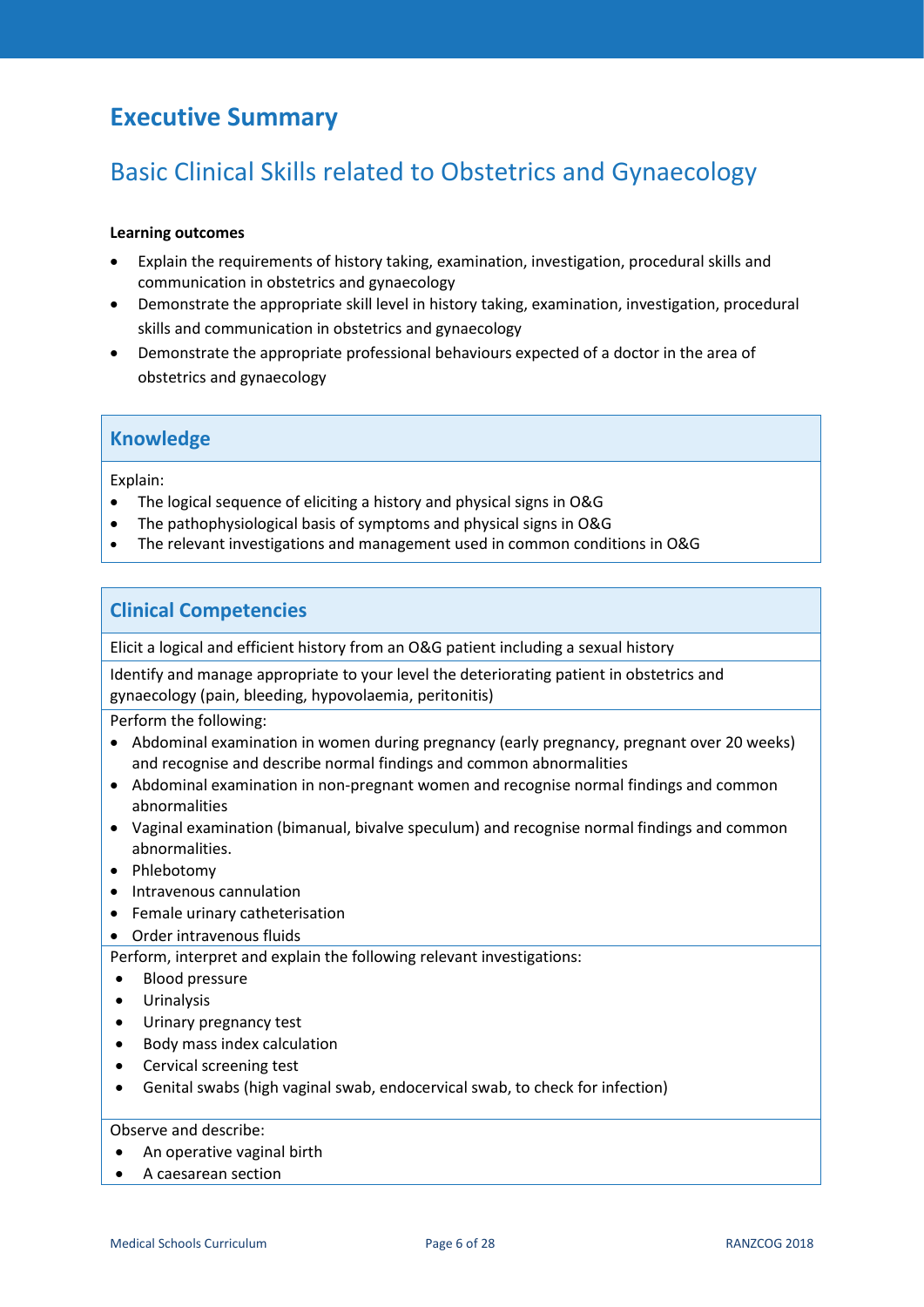Summarise and integrate the history, examination and investigation results, and formulate a management plan and create a clear record in the case notes

### <span id="page-6-0"></span>**Professional Behaviours**

Utilise professional guidelines to underpin O&G clinical practice (e.g. RANZCOG C-Gyn 30 Guidelines for Gynaecological Examinations and Procedures, RACP Genital Examinations in Girls and Young Women: A Clinical Practice Guideline)

Consider the importance of having a chaperone for all gynaecological examinations and procedures

Demonstrate an empathetic approach to all patients and their families

Acknowledge and respect cultural and sexual diversity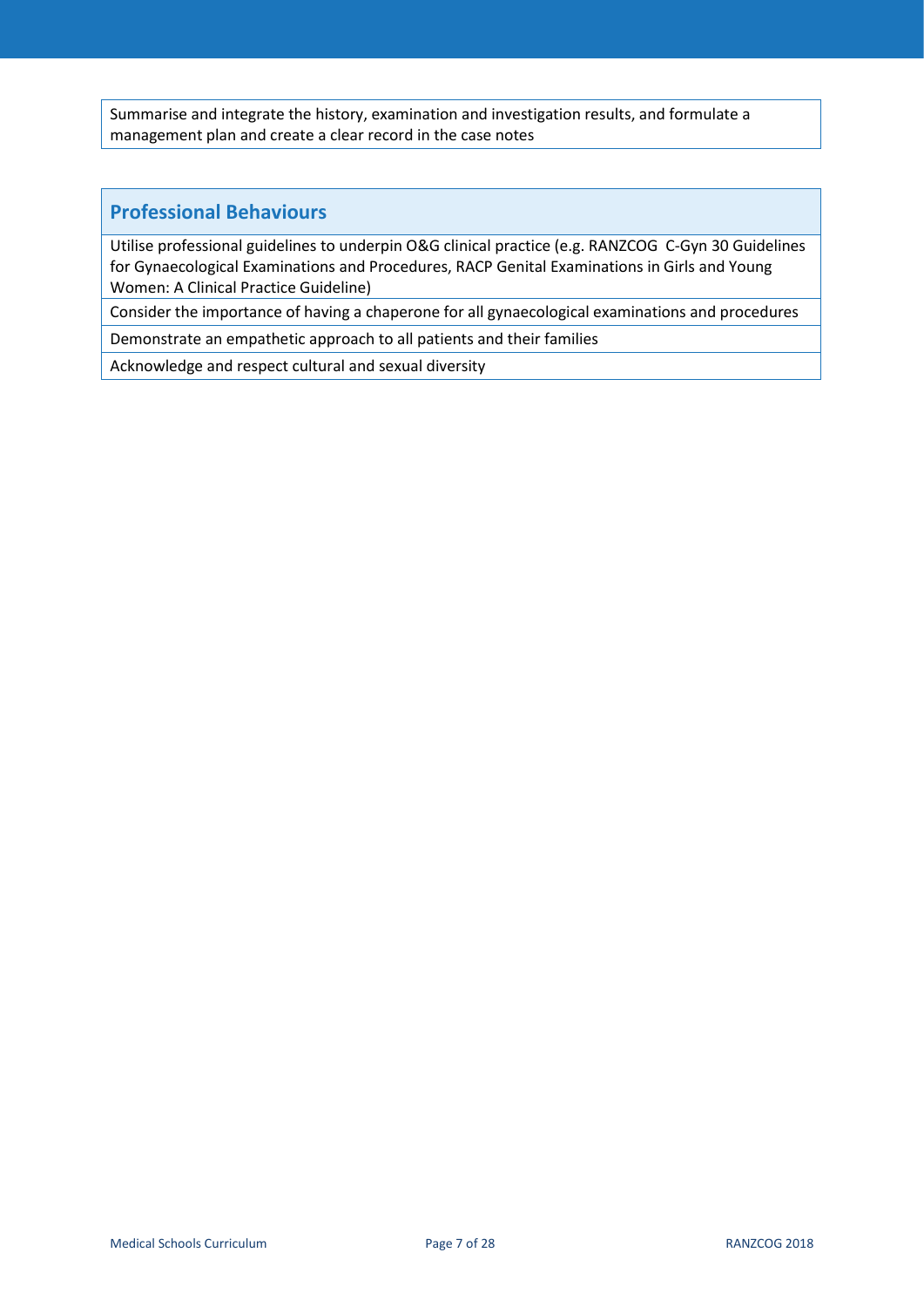# <span id="page-7-0"></span>**Unit 1: General Gynaecology**

### **Learning outcomes**

- Explain a range of common gynaecological problems
- Observe and describe a range of gynaecological procedures
- Utilise guidelines and appropriate pathways in patient care and explain your management plan to the patient

| <b>Academic Abilities</b>                                                                                                   |  |
|-----------------------------------------------------------------------------------------------------------------------------|--|
| Explain:                                                                                                                    |  |
| The physiology of the menstrual cycle                                                                                       |  |
| The significance of benign gynaecology problems and their management. These should                                          |  |
| include:                                                                                                                    |  |
| menstrual disorders<br>$\bullet$                                                                                            |  |
| menarche                                                                                                                    |  |
| menstruation<br>$\bullet$                                                                                                   |  |
| menopause<br>$\bullet$                                                                                                      |  |
| Describe:                                                                                                                   |  |
| Vaginal discharge and common physiological changes to it<br>$\bullet$                                                       |  |
| Drug treatments commonly used in gynaecology                                                                                |  |
| Understand the principles of cervical screening                                                                             |  |
| Explain the particular significance and investigation of:                                                                   |  |
| Intermenstrual bleeding<br>$\bullet$                                                                                        |  |
| Post-coital bleeding                                                                                                        |  |
| Postmenopausal bleeding                                                                                                     |  |
| Menstrual irregularity                                                                                                      |  |
| PolyCystic Ovary Syndrome                                                                                                   |  |
| Heavy menstrual bleeding                                                                                                    |  |
| Dysmenorrhoea                                                                                                               |  |
| Explain problems of the climacteric:                                                                                        |  |
| Abnormal bleeding                                                                                                           |  |
| Symptoms                                                                                                                    |  |
| Osteoporosis                                                                                                                |  |
| Hormone replacement therapy                                                                                                 |  |
| Explain primary and secondary amenorrhoea                                                                                   |  |
| Describe the advantages and disadvantages of medical and surgical therapies                                                 |  |
| Describe the following benign conditions of the lower genital tract:                                                        |  |
| Vulva (pruritus and pain)                                                                                                   |  |
| Vagina (vaginal discharge, physiological vs pathological)                                                                   |  |
| Pelvic pain (endometriosis, adhesions, uncertain origin)                                                                    |  |
| Describe the causes and symptoms of Pelvic Inflammatory Disease (PID) and other common genital<br>infections and conditions |  |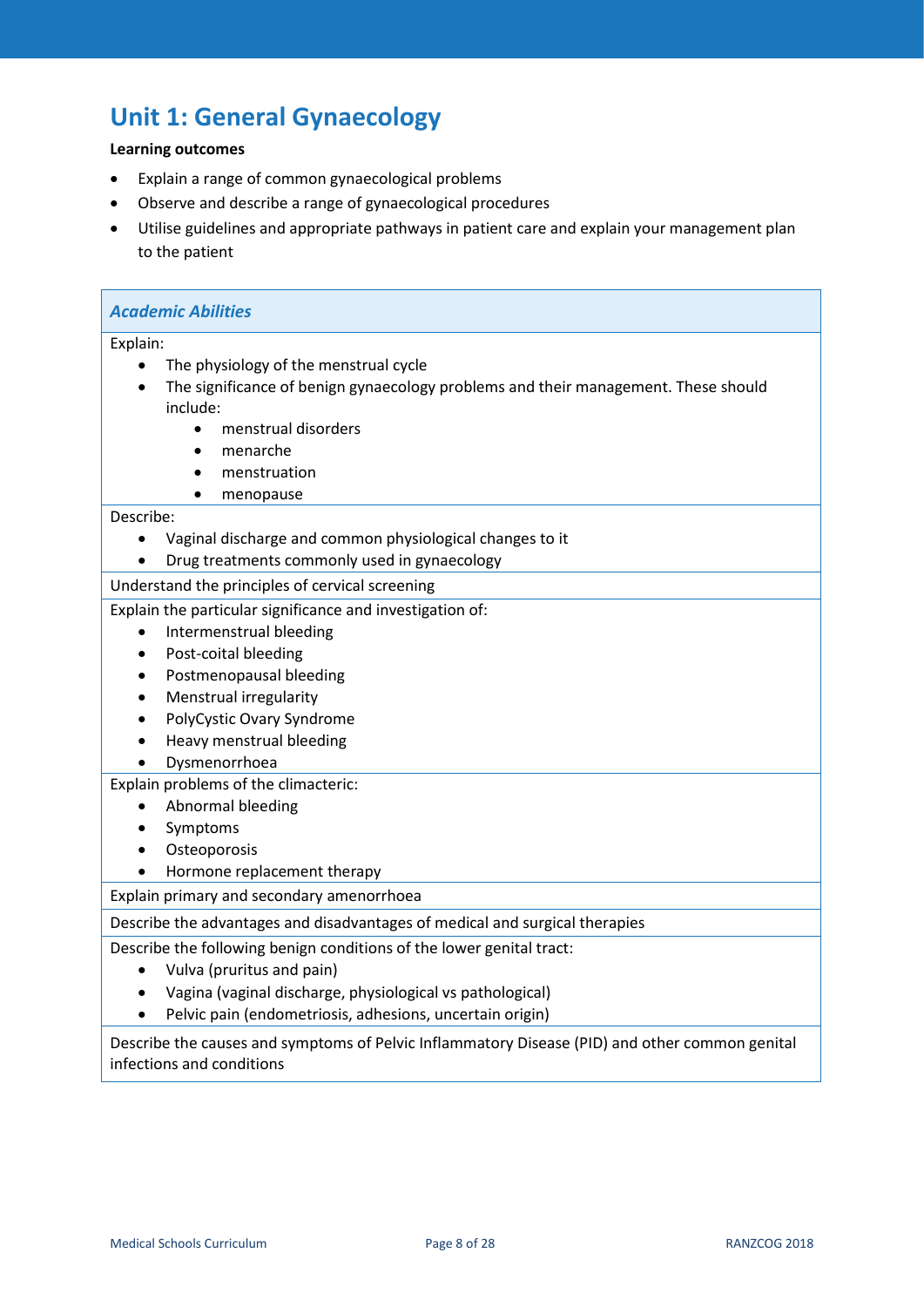Describe the following emergency gynaecological presentations:

- Pelvic infection
- Ovarian cysts
- Bartholin's abscess/cyst
- Pelvic pain of uncertain origin
- Acute abnormal vaginal bleeding

#### *Clinical Expertise*

Take a gynaecological history

Perform an abdominal, bimanual, pass a speculum and gynaecological examination

Perform a pap smear

Formulate a gynaecological management plan

Explain a management plan to the patient

Describe following observation the following:

- A pelvic ultrasound scan
- Hysteroscopy
- Diagnostic laparoscopy
- Endometrial sampling

#### *Professional Behaviours*

Establish effective interprofessional relationships in order to:

• Discuss appropriate information regarding patients

Establish therapeutic relationships with women in their care, their partners and families, using effective and sensitive listening, in order to:

- Obtain and synthesise relevant history
- Discuss appropriate information to prepare patients for unfamiliar situations
- Plan and evaluated patient care and facilitate decision making

Demonstrate understanding of relevant social and cultural issues that impact on the provision of healthcare to women by:

- Using a vocabulary that dignifies women and their healthcare in a courteous and helpful manner
- Discussing history and management issues in ways that respect and empower women in their care, considering their personal beliefs, experiences, and social, economic and cultural background

Utilise chaperones whenever a pelvic examination is being performed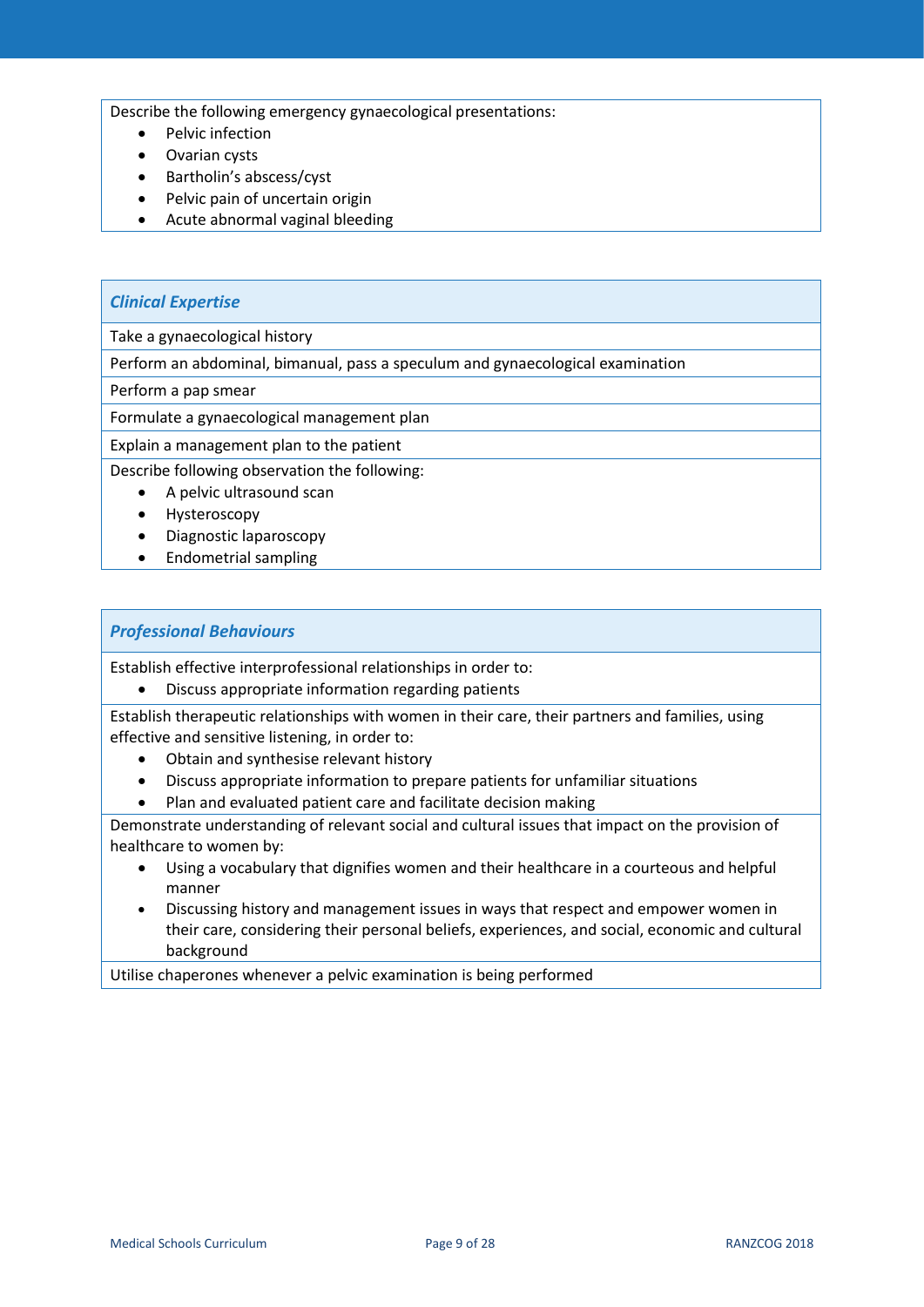### <span id="page-9-0"></span>**Unit 2: Early Pregnancy Care**

#### **Learning outcomes**

- Explain the common symptoms of pregnancy and the management of adverse findings and maternal compromise
- Take a relevant gynaecological history, confirm pregnancy and identify the deteriorating patient
- Communicate effectively with patients and support them through early pregnancy loss in a culturally sensitive manner

#### *Academic Abilities*

Explain the common symptoms of pregnancy

Explain the:

- Causes of bleeding and/or pain in early pregnancy
- Classification of miscarriage
- Presentation and management of miscarriage, ectopic pregnancy and molar pregnancy
- Management of hypovolaemic shock

Explain how the use of ultrasound and HCG assists in identifying early pregnancy problems

Explain the use of anti-D in early pregnancy

Describe the symptoms of hyperemesis in pregnancy

#### *Clinical Expertise*

Take a relevant gynaecological history in a woman complaining of vaginal bleeding and/or abdominal pain in early pregnancy

Take a menstrual and contraceptive history to establish likelihood of pregnancy and estimate gestational age.

Perform a urinary pregnancy test and interpret the result

Request when appropriate and be able to interpret investigations including:

- Serum beta HCG
- Transvaginal pelvic ultrasound results

Perform a circulatory assessment and abdominal examination of a woman with an early pregnancy problem and identify the deteriorating patient

Demonstrate the skills required to undertake maternal resuscitation such as:

- Cardio Pulmonary Resuscitation
- Intravenous cannulation and fluid replacement

#### *Professional Behaviours*

Establish effective interprofessional relationships in order to:

• Discuss appropriate information regarding patients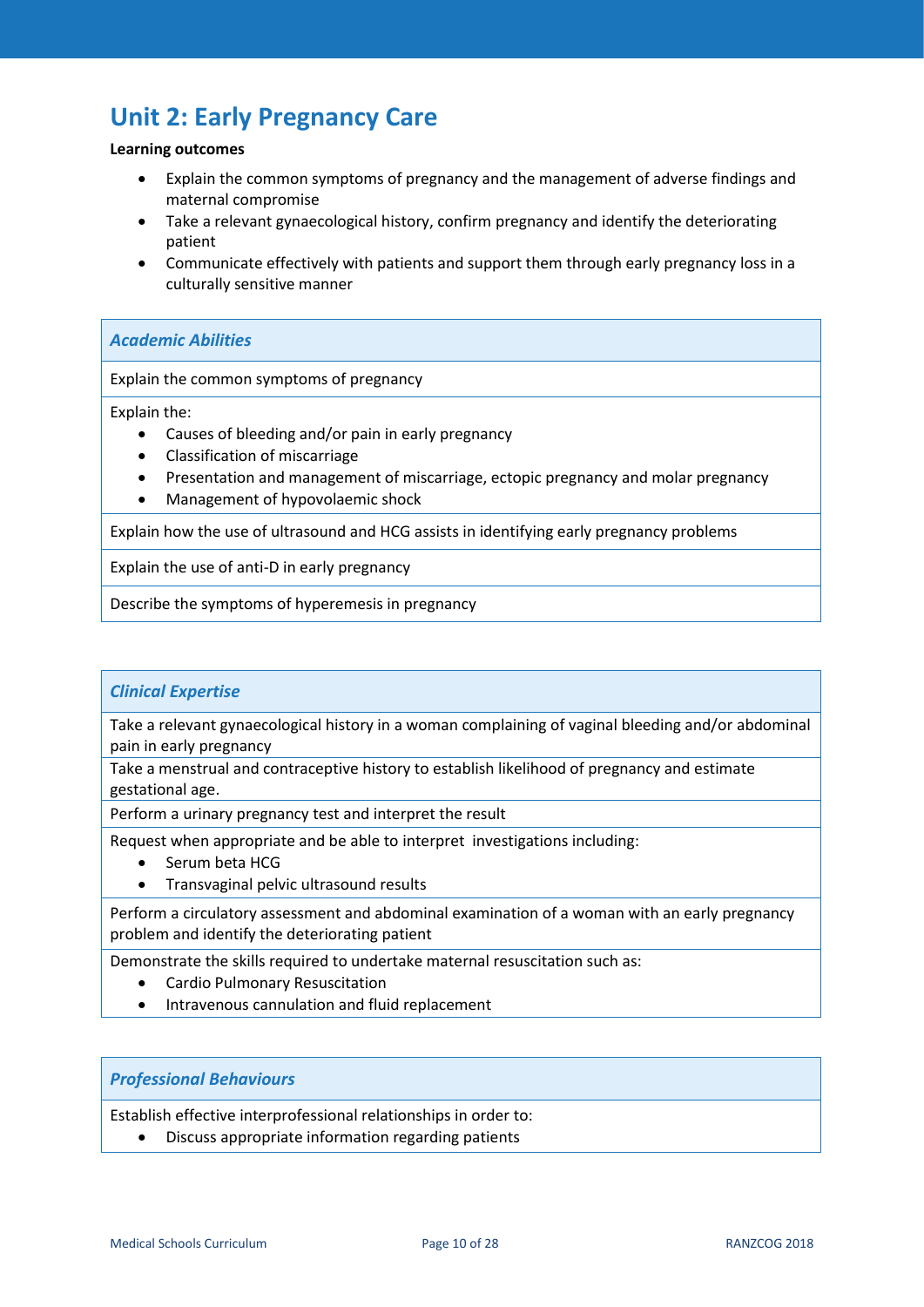Establish therapeutic relationships with women in their care, their partners and families, using effective and sensitive listening, in order to:

- Obtain and synthesise relevant history
- Discuss appropriate information to prepare patients for unfamiliar situations
- Plan and evaluated patient care and facilitate decision making

Demonstrate understanding of relevant social and cultural issues that impact on the provision of healthcare to women by:

- Using a vocabulary that dignifies women and their healthcare in a courteous and helpful manner
- Discussing history and management issues in ways that respect and empower women in their care, considering their personal beliefs, experiences, and social, economic and cultural background

Utilise chaperones whenever a pelvic examination is being performed

# <span id="page-10-0"></span>**Unit 3: Antenatal Care (Normal and Complicated Pregnancy)**

#### **Learning outcomes**

- Explain the anatomy of the pelvis, normal and abnormal pregnancy and complicated pregnancy
- Undertake a range of common physical assessments of the woman presenting with a complicated pregnancy and identify the level of risk
- Participate as part of a interprofessional team in the management of a normal, abnormal and complicated pregnancy

### <span id="page-10-1"></span>**Core Learning**

#### *Academic Abilities*

Describe:

- The anatomy of the female pelvis with reference to skeletal structures and muscular and connective tissue supports of the female internal and external genitalia and the pelvic floor including normal changes during pregnancy, childbirth and the puerperium
- The genetic modes of inheritance and common structural abnormalities of foetuses resulting from abnormal development

Explain

The principles of safe prescribing in pregnancy the importance of patient autonomy (i.e.: informed maternal choice)

#### *Clinical Expertise*

Take and present an obstetric history

Measure blood pressure in pregnancy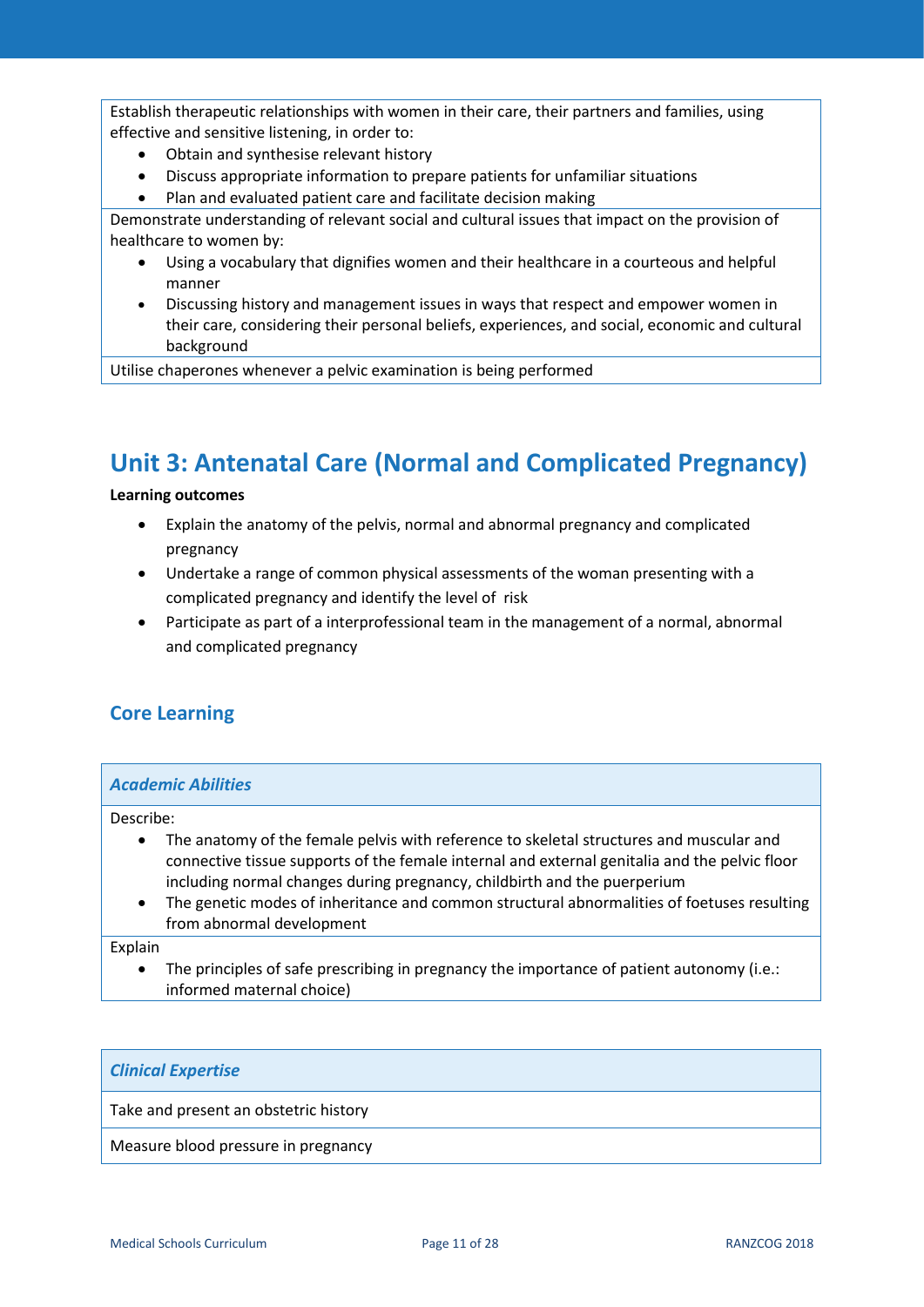Perform and interpret urinalysis in pregnancy

Appropriately estimate fetal growth

Assess risk in pregnancy based on historical, medical and social factors

#### *Professional Behaviours*

Establish effective interprofessional relationships in order to:

• Discuss appropriate information regarding patients

Establish therapeutic relationships with women in their care, their partners and families, using effective and sensitive listening, in order to:

- Obtain and synthesise relevant history
- Discuss appropriate information to prepare patients for unfamiliar situations
- Plan and evaluated patient care and facilitate decision making

Demonstrate understanding of relevant social and cultural issues that impact on the provision of healthcare to women by:

- Using a vocabulary that dignifies women and their healthcare in a courteous and helpful manner
- Discussing history and management issues in ways that respect and empower women in their care, considering their personal beliefs, experiences, and social, economic and cultural background

Utilise chaperones whenever a pelvic examination is being performed

### <span id="page-11-0"></span>**Normal Pregnancy**

#### *Academic Abilities*

Explain lifestyle changes, folic acid use, nutritional requirements and lifestyle changes both as part of pre-conceptual care and during pregnancy

Describe changes in physiology if the gastrointestinal, renal, cardiovascular and respiratory function in pregnancy

Explain:

- The initial antenatal consultation and routine investigations performed
- The aims and patterns of routine antenatal care

Describe:

- The purpose of screening in pregnancy
- Screening options for fetal abnormality

Explain the recommended pregnancy screenings

Explain the:

- Australian categorisation of drug safety in pregnancy
- Alterations in distribution and metabolism of drugs resulting from the normal physiological changes in pregnancy
- Risk of substance abuse in pregnancy and the strategies to prevent and ameliorate both at the individual patient and at the public health interface
- Use of Anti-D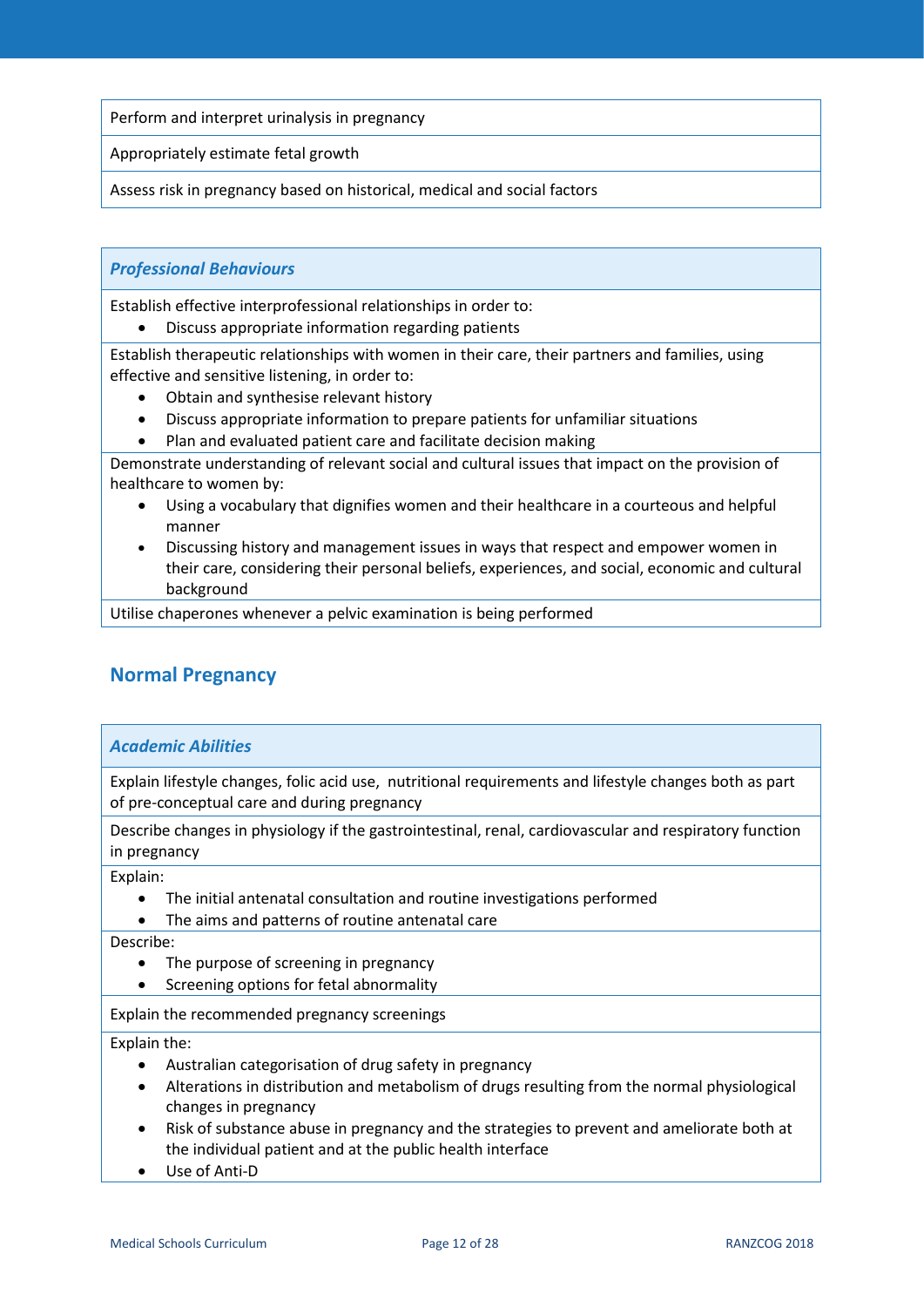• Legal rights of and provisions for pregnant women as they apply in your local jurisdiction

#### *Clinical Expertise*

Undertake an obstetric history including mode of birth

Ask the mother to describe the fetal movements she has been experiencing

Examine the pregnant abdomen

Auscultate the fetal heart

Demonstrate an ability to determine, with reference to an appropriate data source, whether or not a drug is considered safe to use in pregnancy

#### *Professional Behaviours*

Demonstrate empathy to the pregnant woman regarding the physiological and emotional changes that can occur across the course of a pregnancy

### <span id="page-12-0"></span>**Maternal Medicine and Complicated Pregnancy**

#### *Academic Abilities*

Explain the:

- Determination, risks and monitoring of complicated pregnancies
- Diagnostic tests used to identify fetal abnormality
- Diagnosis, management and risks of multiple pregnancy
- Diagnosis, management and risks of breech presentation
- Importance of monitoring fetal wellbeing
- Use of ultrasound scanning in pregnancy
- Impact of social problems on the pregnant woman
- Impact of violence and sexual abuse on the pregnant woman
- Role of preconception counselling of women with pre-existing illness
- Effects on pregnancy, basic management and the risks of pre-existing medical conditions on the woman and fetus
- Risks and modifications required to continuing drug treatment during pregnancy
- Antenatal causes of maternal mortality and morbidity in Australia and New Zealand
- Causes of stillbirth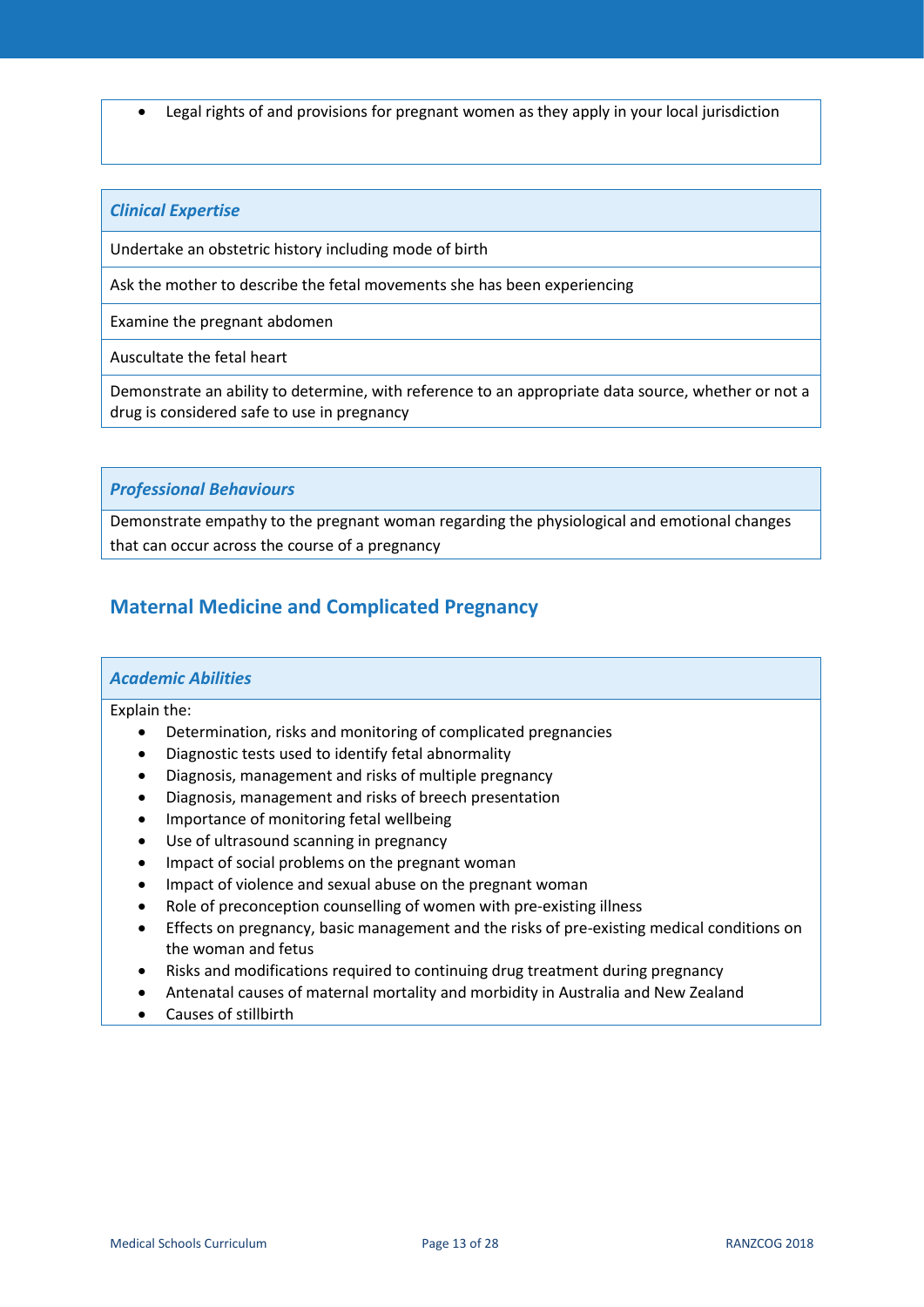#### *Clinical Expertise*

#### Identify:

- A complicated pregnancy
- The patient at risk of infection
- The patient at risk of domestic and sexual violence
- The patient at risk of mental health problems

#### Interpret:

- Relevant investigations during pregnancy
- Relevant blood tests taken during pregnancy

Observe and describe the formulation of a interprofessional management plan

Perform a general physical examination

*Professional Behaviours*

Participate, as part of an interprofessional team, in the management of a complicated pregnancy

### <span id="page-13-0"></span>**Abnormal Pregnancy**

#### *Academic Abilities*

Describe the management of antepartum haemorrhage and eclampsia

Explain the presentation, aetiology, risk factors for, risks and management of:

- Hypertensive disorders of pregnancy
- Gestational diabetes
- Preterm labour/rupture of membranes
- Rhesus isoimmunisation
- Antepartum haemorrhage
- Infections in pregnancy
- Thromboembolic disease
- Small for dates fetus
- Large for dates fetus

#### *Clinical Expertise*

Identify a deteriorating patient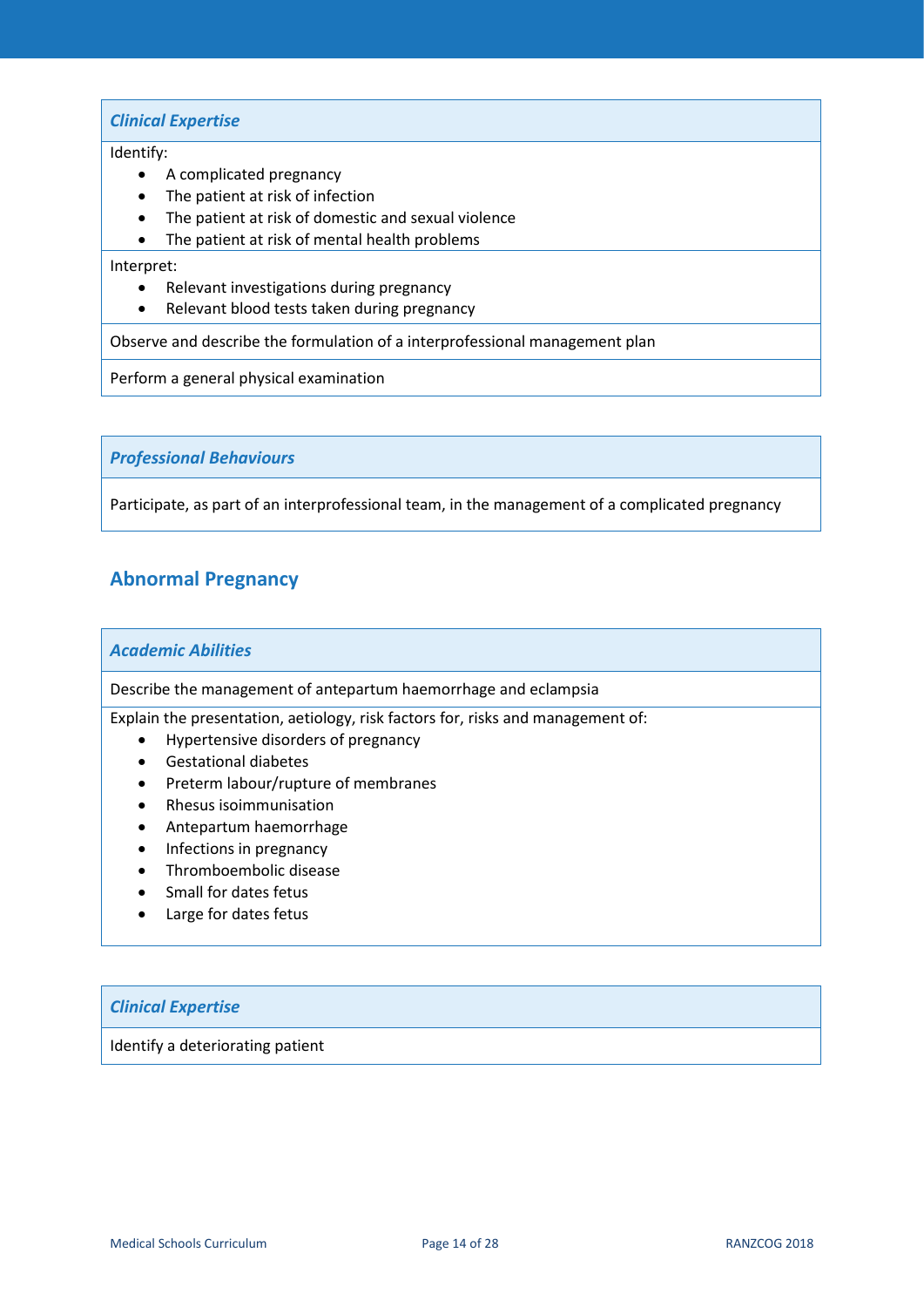*Professional Behaviours*

Participate, as part of an interprofessional team, in the management of a deteriorating patient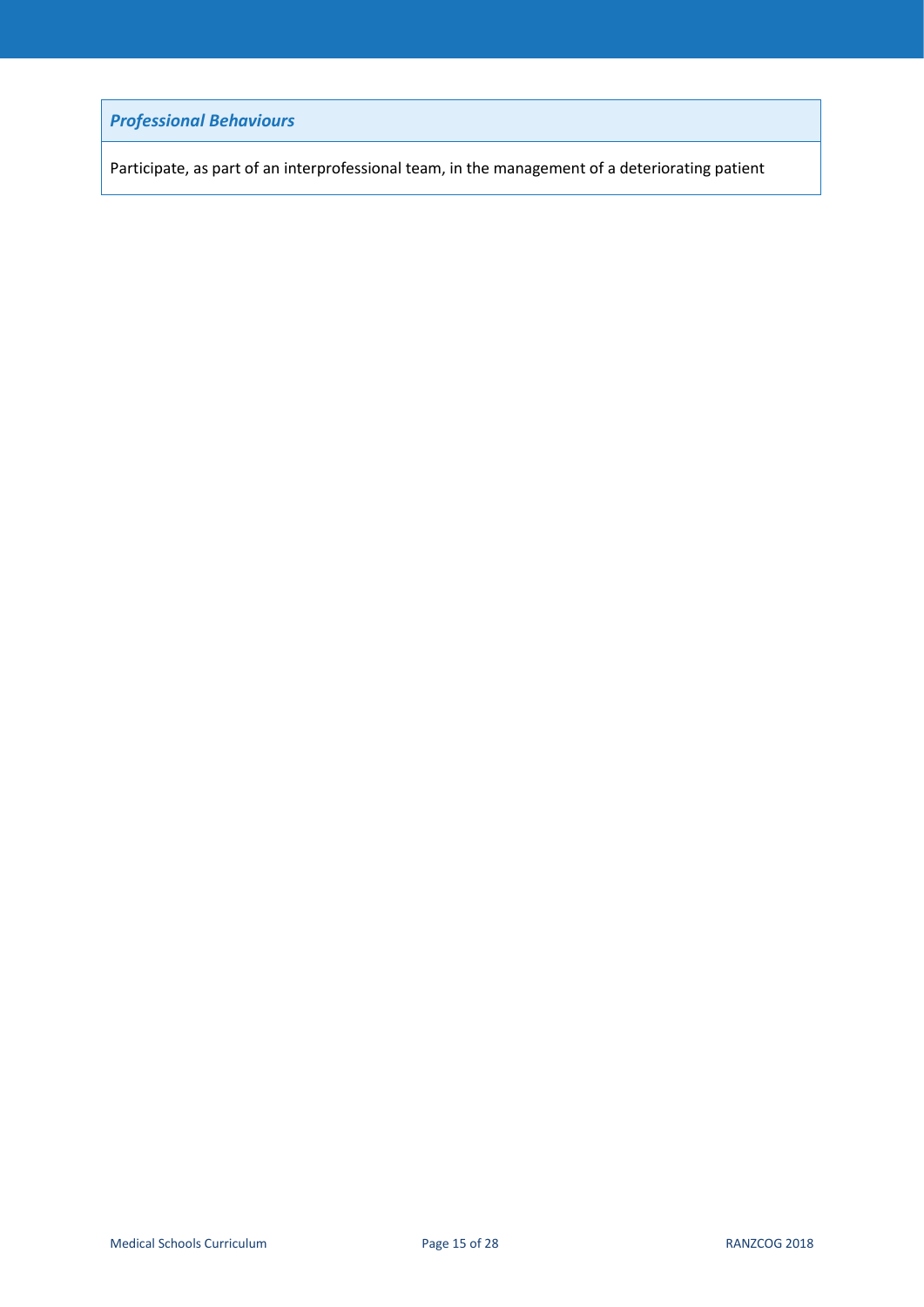### <span id="page-15-0"></span>**Unit 4: Management of labour and Birth**

#### **Learning outcomes**

- Explain the mechanisms of a normal labour and birth and the indications and complications of a complex labour and birth
- Understand the needs of a woman having a normal vaginal birth
- Demonstrate respect for the women in your care during labour and birth

#### *Academic Abilities*

#### Explain:

- The anatomy, physiology and mechanisms of normal labour and birth
- The indications and contraindications and complications of induction and augmentation of labour
- The importance of monitoring maternal and fetal wellbeing including the use of a Partograph
- The importance of assessing fetal wellbeing i.e. meconium, fetal heart rate monitoring and fetal scalp blood sampling
- The indications, options, methods, complications and effects on woman and fetus of pain relief in labour
- Normal labour and what constitutes deviation from normal
- The causes and principles of management of the collapsed obstetric patient resulting from massive haemorrhage, cardiac problems, pulmonary and amniotic embolism, drug reactions, trauma
- Operative vaginal birth: indications, methods and complications
- Caesarean section: indications, procedures and complications
- Common obstetric emergencies including:
	- cord prolapse
	- shoulder dystocia
	- fetal bradycardia
	- breech birth
- Intrapartum haemorrhage i.e. placenta praevia, placental abruption
- Caesarean section scar rupture or dehiscence
- The impact and management of preterm labour
- The use of episiotomy and the cause and management of perineal trauma

#### *Clinical Expertise*

Manage normal labour under supervision

Observe and describe task prioritisation on the labour ward

Demonstrate:

• The skills required in the immediate resuscitation of the collapsed obstetric patient

Assist in or conduct a normal vaginal birth under supervision

Observe and describe:

- An operative vaginal birth
- A caesarean section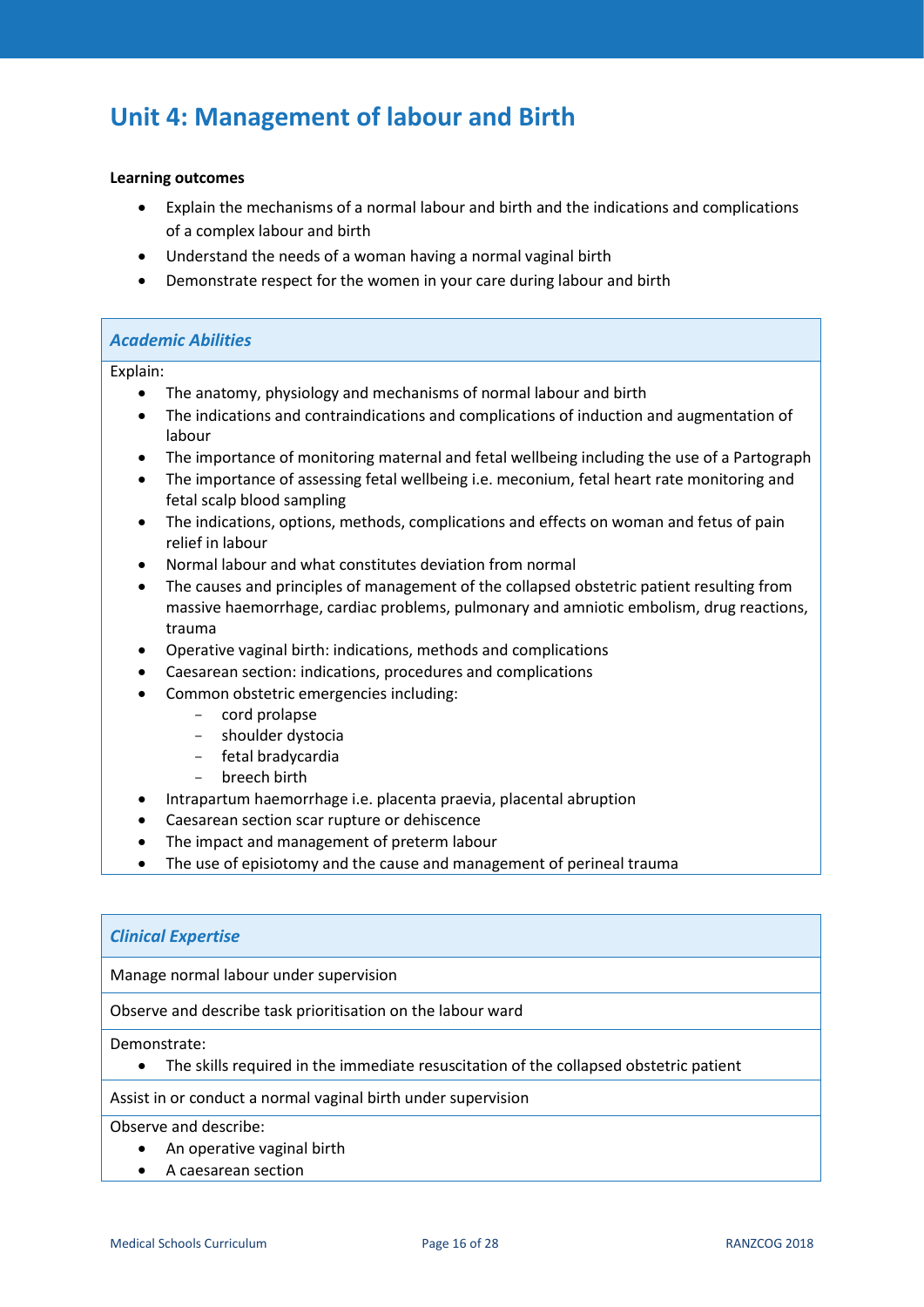#### *Professional Behaviours*

Demonstrate empathy for the mother in labour and her specific needs in order to:

- Obtain and synthesise relevant history
- Discuss appropriate information to prepare patient for labour
- Plan and evaluate patient care and facilitate decision making
- An ability to communicate clearly and effectively at times of stress
- An awareness of the emotional implications of labour and birth on the woman, family and staff
- An awareness of the principles underpinning the choice of mode of birth in partnership with the mother
- A respect for the views of other healthcare workers

Establish effective interprofessional relationships in order to:

• Discuss appropriate management of a patient in labour

Demonstrate understanding of relevant social and cultural issues that impact on the provision of healthcare to women by:

- Using a vocabulary that dignifies women and their healthcare in a courteous and helpful manner
- Discussing management issues in ways that respect privacy, confidentiality and empower women in their care, considering their personal beliefs, experiences, and social, psychological, economic and cultural background
- An ability to communicate clearly and effectively at times of stress
- An awareness of the emotional implications of labour and birth on the woman, family and staff
- An awareness of the principles underpinning the choice of mode of birth in partnership with the mother
- A respect for the views of other healthcare workers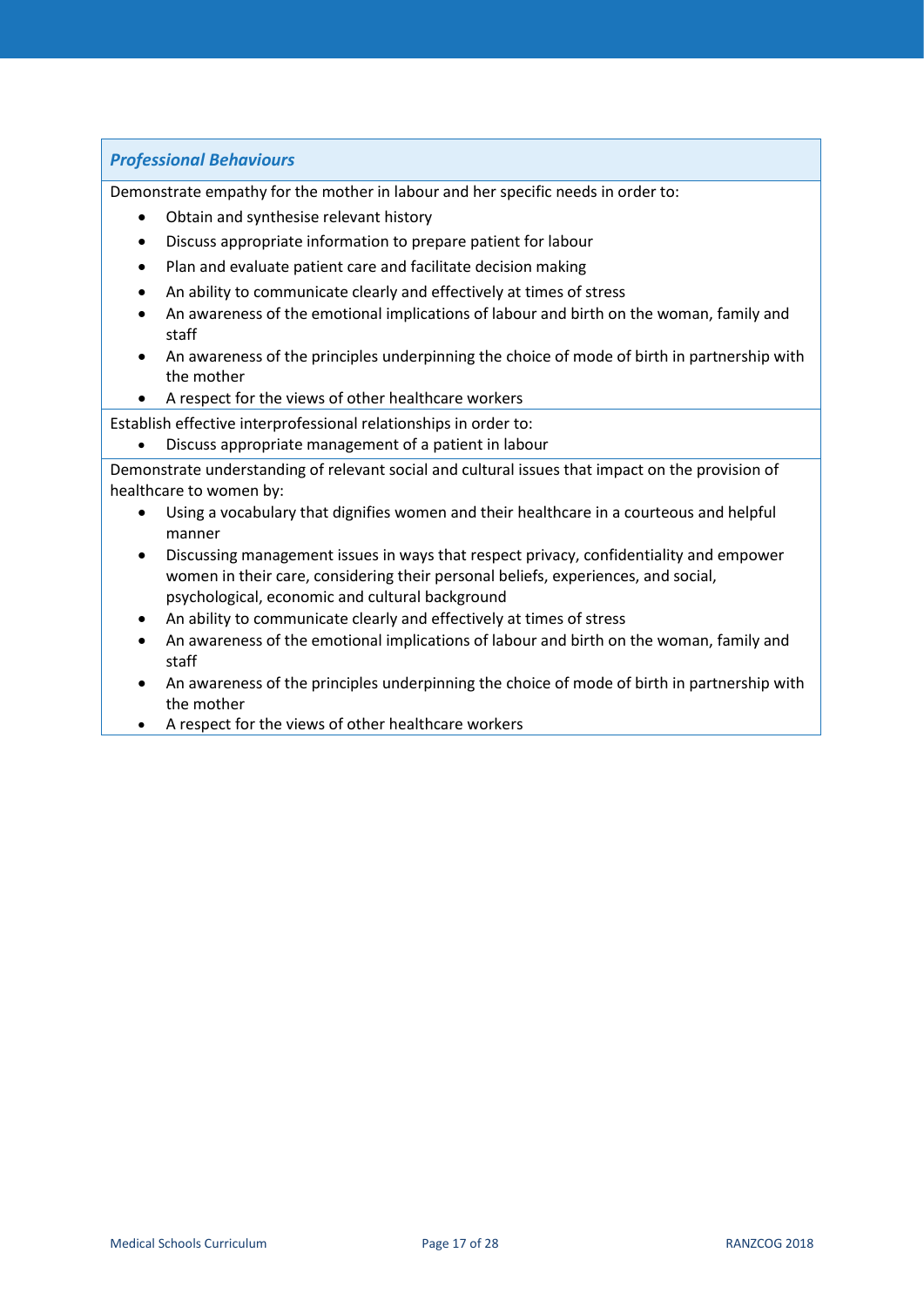# <span id="page-17-0"></span>**Unit 5: Postpartum Period (Puerperium)**

#### **Learning outcomes**

- Explain a normal postpartum progress and the maternal and neonatal problems that can be encountered at this time
- Undertake a postnatal clinical review
- Demonstrate empathy for the women with puerperal problems and their families
- Diagnose common postnatal complications

#### *Academic Abilities*

Explain a normal postpartum period

#### Describe:

- The common physical and emotional symptoms that present during the postpartum period
- The management of anaemia
- Common postnatal mood disorders
- The techniques for the prevention and management of postpartum haemorrhage

#### Explain:

- The importance of breastfeeding
- The management of cracked nipples, breast engorgement, mastitis, breast abscess, and maternal concerns regarding adequacy of her milk supply
- The appropriate use of blood and blood products
- Breastfeeding initiatives
- Appropriate management and prescribing for women requiring suppression of lactation

Explain the aetiology, recognition and management of:

- Primary and secondary postpartum haemorrhage
- Maternal collapse, including massive haemorrhage, cardiac problems, pulmonary and amniotic embolism, drug reactions, trauma
- Thromboembolism
- Care of the perineum and wound
- Lactation
- Psychiatric disorders
- Puerperal pyrexia

#### *Neonatal*

#### Explain:

- The immediate neonatal assessment and clinical indicators suggestive of immediate referral
- The sequelae of obstetric complications (e.g. preterm birth )
- The principles of early resuscitation of the newborn
- Common neonatal problems and their management
- The rationale and the method of checking a new born before discharge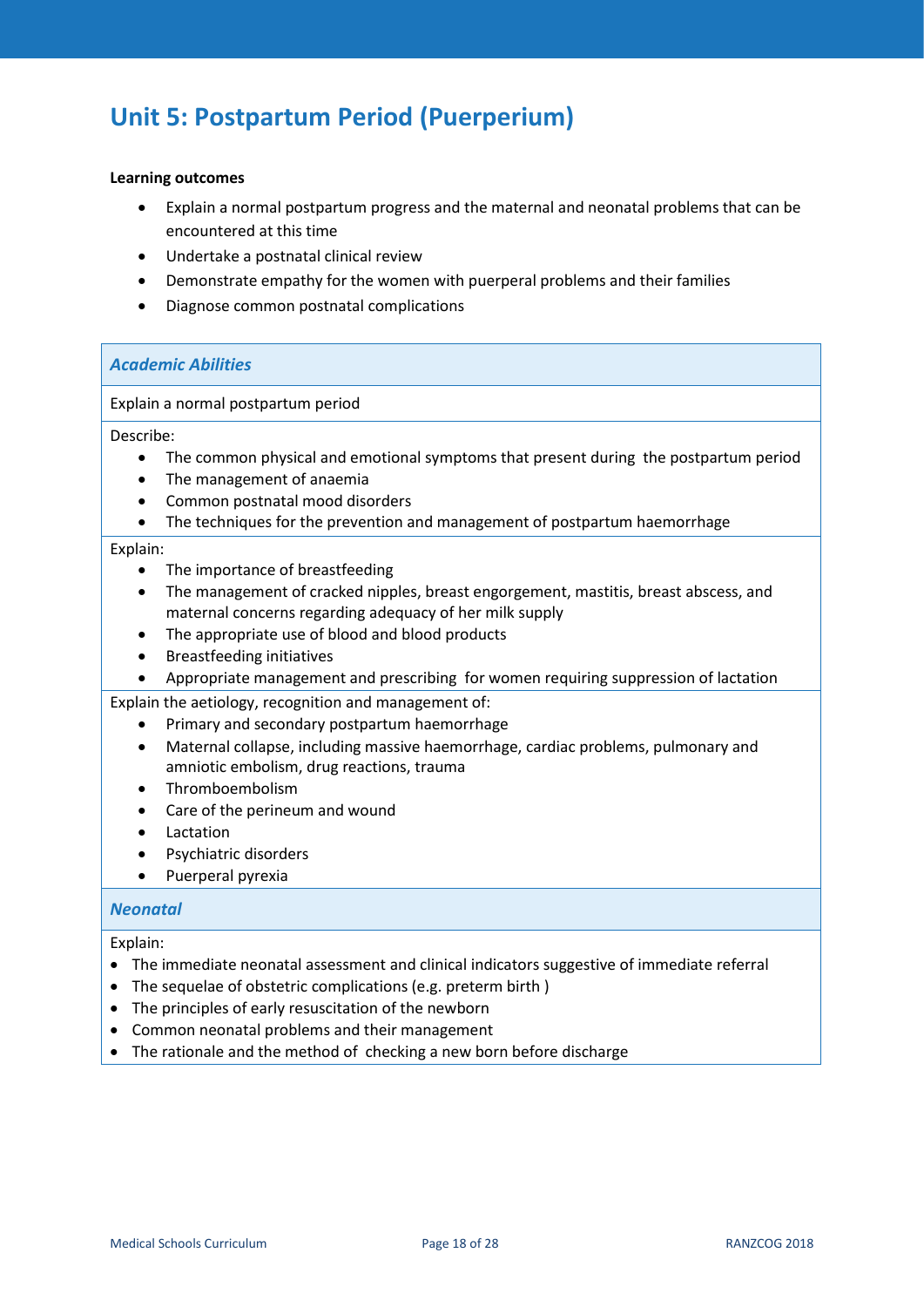#### *Clinical Expertise*

Demonstrate appropriate prescribing skills for postpartum contraception

Observe and describe the management of:

- Perineal trauma
- Postpartum sepsis
- Postpartum haemorrhage
- Breastfeeding related pathology
- Thromboembolism

Undertake a postnatal maternal clinical review

#### *Neonatal*

Demonstrate:

- The assessment of a newly born infant
- The early resuscitation of a neonate
- Assessment prior to discharge of a neonate

#### *Professional Behaviours*

Discuss appropriate information to prepare patient for the postpartum period

- Plan and evaluated patient care and facilitate decision making
- Demonstrate empathy for the mother with puerperal problems and their families
- An awareness of long-term implications of pregnancy and postpartum problems

Establish effective interprofessional relationships in order to:

• Discuss appropriate management of the patient

Demonstrate understanding of relevant social and cultural issues that impact on the provision of healthcare to women by:

- Using a vocabulary that dignifies women and their healthcare in a courteous and helpful manner
- Discussing management issues in ways that respect privacy, confidentiality and empower women in their care, considering their personal beliefs, experiences, and social, psychological, economic and cultural background

Aan ability to communicate clearly and effectively at times of stress

• An awareness of the emotional implications of labour and birth on the woman, family and staff

#### *Neonatal*

Demonstrate an awareness of the importance of liaison with the paediatric or neonatal team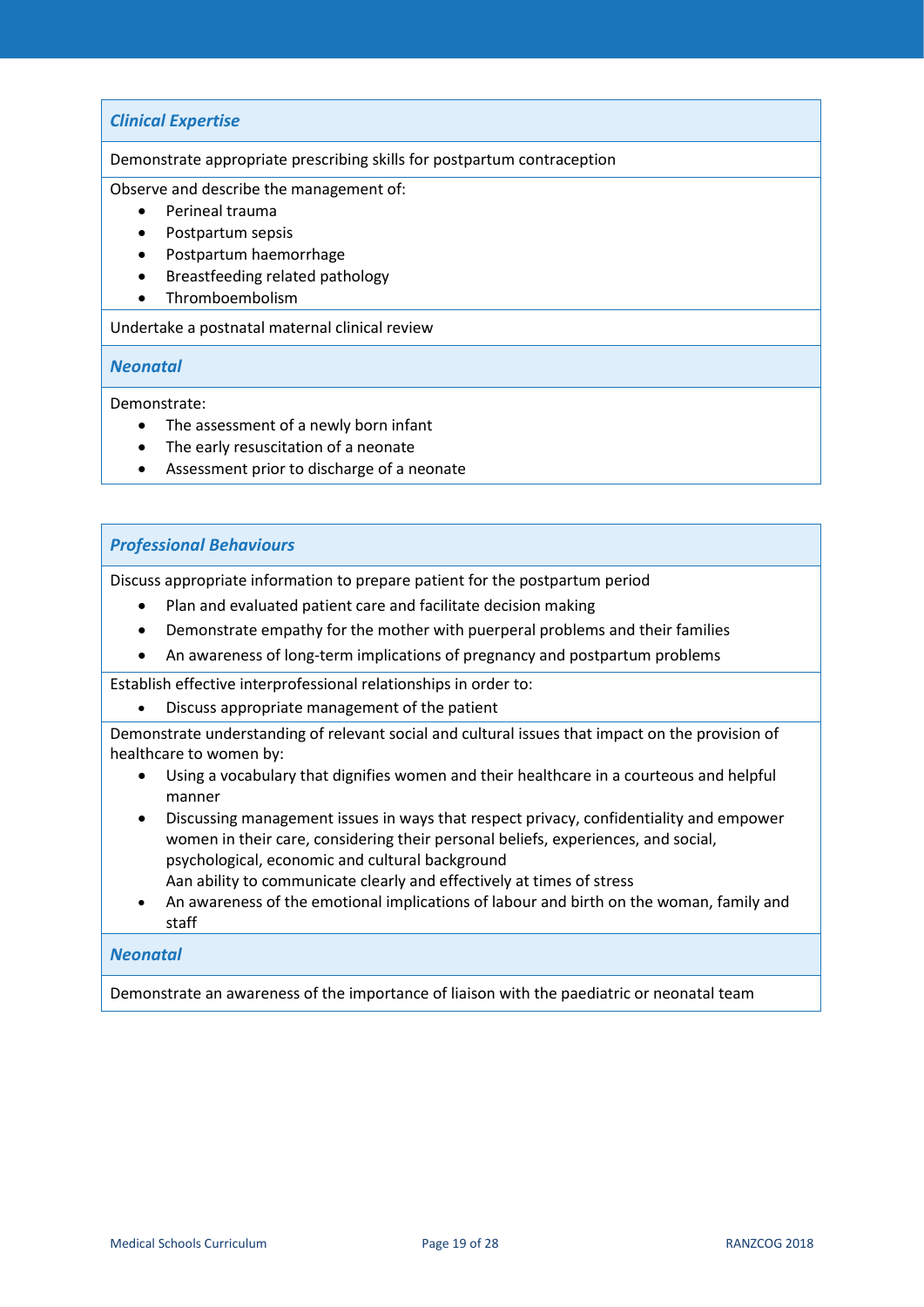# <span id="page-19-0"></span>**Unit 6: Gynaecological Oncology**

#### **Learning outcomes**

• Explain the epidemiology, aetiology, diagnosis, management and prognosis of common gynaecological cancers

#### *Academic Abilities*

Describe the relevant anatomy of the pelvic organs and the relationship with the urinary and gastrointestinal tracts

Explain:

- The epidemiology, aetiology, principles of management and prognosis of common gynaecological cancers
- The screening and management of premalignant conditions of the cervix including the significance of Human Papilloma Virus and cervical smear results and appropriate clinical management

#### *Clinical Expertise*

Perform a cervical smear (model/patient)

Observe and describe:

• A colposcopy

#### *Professional Behaviours*

Demonstrate empathy for the patient receiving a diagnosis for a gynaecological cancer:

- Plan and evaluate patient care and facilitate decision making
- An awareness of long-term implications of common gynaecological cancers
- An ability to communicate clearly and effectively at times of stress
- An awareness of the emotional implications of being diagnosed with gynaecological cancer
- Establish effective interprofessional relationships in order to:
	- Discuss appropriate management of the patient

Demonstrate understanding of relevant social and cultural issues that impact on the provision of healthcare to women by:

- Using a vocabulary that dignifies women and their healthcare in a courteous and helpful manner
- Discussing management issues in ways that respect privacy, confidentiality and empower women in their care, considering their personal beliefs, experiences, and social, psychological, economic and cultural background
- An ability to communicate clearly and effectively at times of stress
- An awareness of the emotional implications of being diagnosed with gynaecological cancer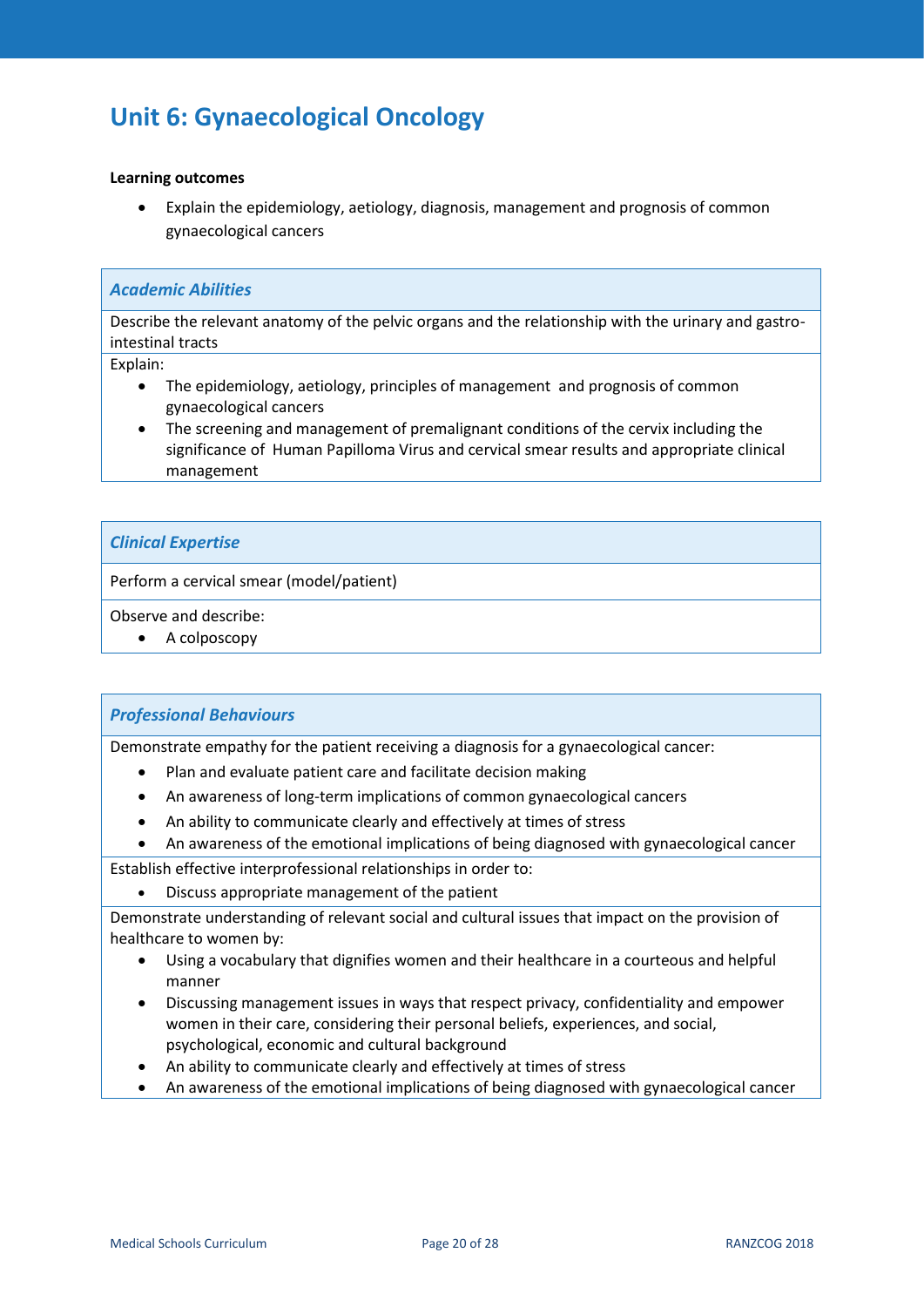## <span id="page-20-0"></span>**Unit 7: Subfertility**

#### **Learning outcomes**

- Explain the common causes and investigations of subfertility
- Explain the social and ethical issues associated with subfertility

# *Academic Abilities*

Explain the diagnosis and management of the following common causes of subfertility:

- Ovulatory dysfunction
- Male factor
- Tubal disease
- Endometriosis
- Coital dysfunction
- Unexplained infertility

Explain the principles of:

- Ovulation induction
- Artificial reproduction techniques
- Gamete donation
- Reproductive surgery

Explain the complications of ovulation induction such as ovarian hyperstimulation syndrome and multiple pregnancy

Explain the significance to the couple, their friends and family work colleagues and broader society of failure to conceive

Explain alternative options to fertility including surrogacy, adoption and accepting childlessness

#### *Clinical Expertise*

Take a subfertility history

Interpret and explain to a patient the results of:

- Semen analysis
- Endocrine evaluation
- Tubal patency

#### *Professional Behaviours*

Demonstrate empathy for the patient receiving a diagnosis for a gynaecological cancer:

- Plan and evaluate patient care and facilitate decision making
- An awareness of the emotional implications of subfertility
- An ability to communicate clearly and effectively at times of stress

Establish effective interprofessional relationships in order to:

• Discuss appropriate management of the patient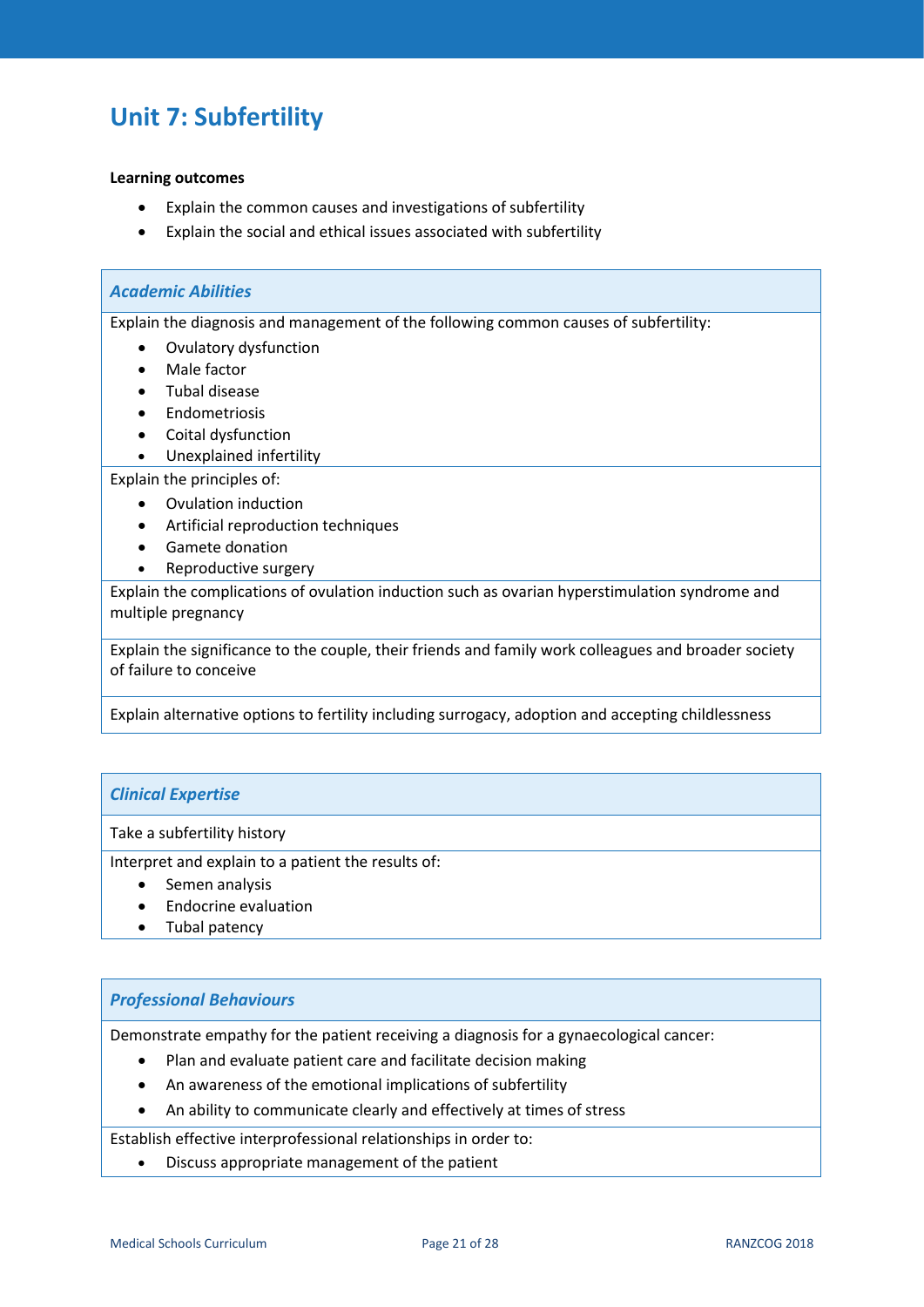Demonstrate understanding of relevant social and cultural issues that impact on the provision of healthcare to women by:

- Using a vocabulary that dignifies women and their healthcare in a courteous and helpful manner
- Discussing management issues in ways that respect privacy, confidentiality and empower women in their care, considering their personal beliefs, experiences, and social, psychological, economic and cultural background
- An ability to communicate clearly and effectively at times of stress

# <span id="page-21-0"></span>**Unit 8: Sexual and Reproductive Health**

#### **Learning outcomes**

- Explain currently available contraceptive methods, managing the patient with an unplanned or unwanted pregnancy, the prevalence of domestic and sexual violence, and the transmission, diagnosis, management and prevention of sexually transmitted diseases
- Take a history in relation to a range of sexual and reproductive health issues
- Demonstrate respect for cultural, religious beliefs, sexual diversity and victims/survivors of domestic and sexual violence

#### *Academic Abilities*

Describe reversible, irreversible and emergency contraception, and termination of pregnancy:

- Its mode of action and efficacy
- The methods, indications, contraindications and complications of each.

Explain the management options available to women who have an unintended pregnancy

Explain the sexual healthcare needs of vulnerable groups e.g. the young, commercial sex workers, women with an intellectual disability and drug abusers

Describe:

- Sexually transmitted infections including HIV: their transmission, diagnosis, management, prevention and the purpose of contact tracing
- Screening tests used for sexually transmitted infections

Describe the prevalence of sexual violence

Explain the acute and long term health impact and care of survivors of sexual violence (including rape and incest)

#### *Clinical Expertise*

Demonstrate the ability to gather relevant information about patients and their conditions through history taking, physical examination and the appropriate use of tests and imaging in relation to:

- Contraceptive needs and provision
- STIs and sexual health needs
- Unintended pregnancy
- Gender identify and expression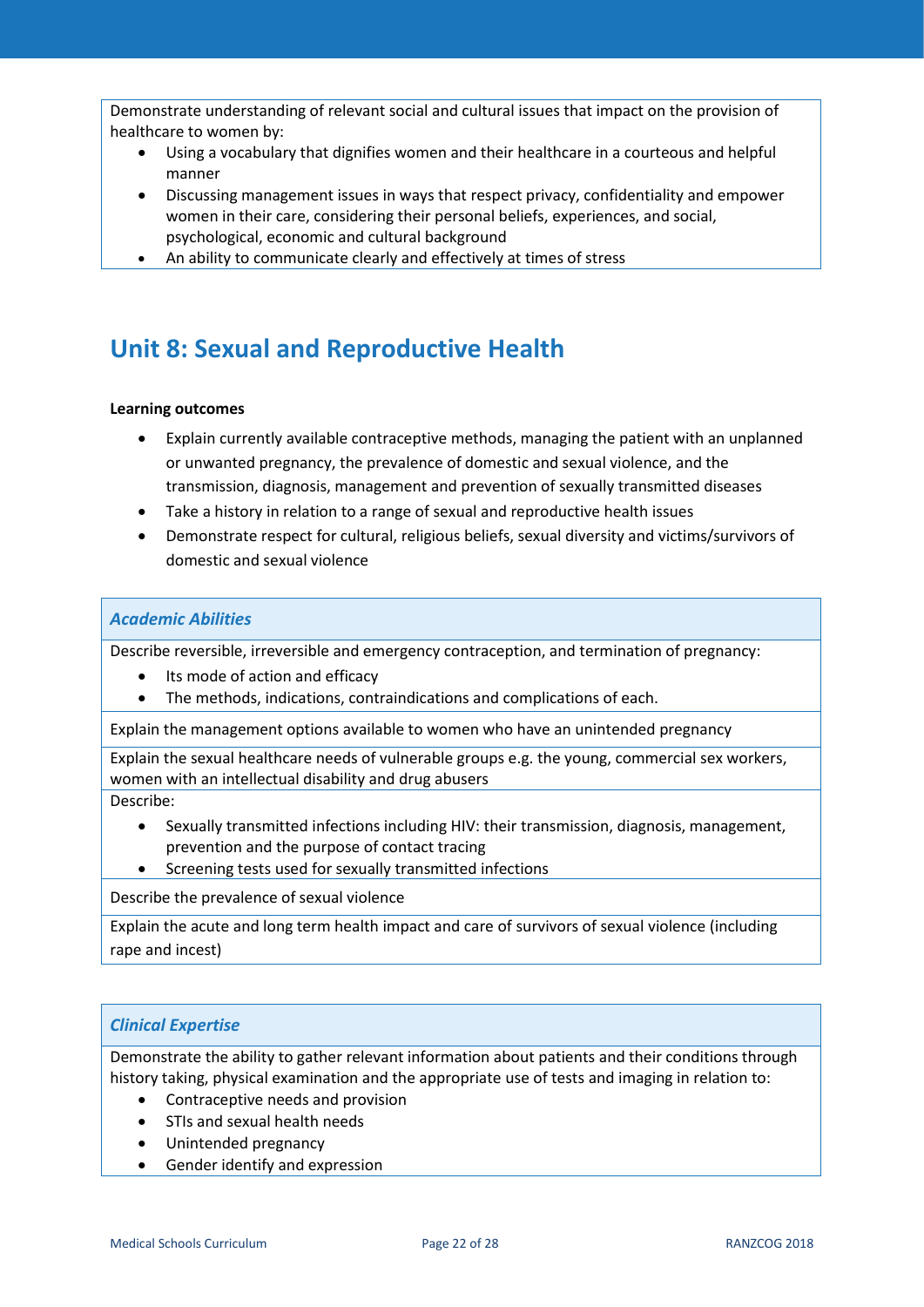- Sexual behaviours and practices
- Sexual abuse and violence

#### *Professional Behaviours*

Explain the ethical and legal issues in relation to fertility control

Demonstrate:

- Respect for cultural, religious beliefs and sexual diversity
- Respect for the victims/survivors of domestic and sexual violence
- Respect for patient confidentiality and autonomy

### <span id="page-22-0"></span>**Unit 9: Urogynaecology and Pelvic Floor Disorders**

#### **Learning outcomes**

- Explain the genitourinary anatomy and clinical features associated with disorders of the urinary tract and pelvic floor
- Observe and describe a range of investigations, non-surgical treatments, medical therapies and surgical therapies associated with urinary incontinence and/or pelvic organ prolapse
- Demonstrate the effective communication skills required when explaining to a patient the investigations and treatment options associated with urinary incontinence and/or pelvic organ prolapse

#### *Academic Abilities*

Describe the genitourinary anatomy and physiology and the maintenance of urinary and faecal continence

Explain the clinical features associated with disorders of the urinary tract and pelvic floor

Describe the management of urinary tract infections

Explain:

- The investigations employed in the assessment of incontinence and prolapse
- The approaches to the management of urinary incontinence and genital prolapse

Describe the prevalence of sexual violence

Explain the epidemiology, aetiology and characteristics of:

- Stress incontinence
- Urge incontinence
- Urinary frequency
- Urinary tract infections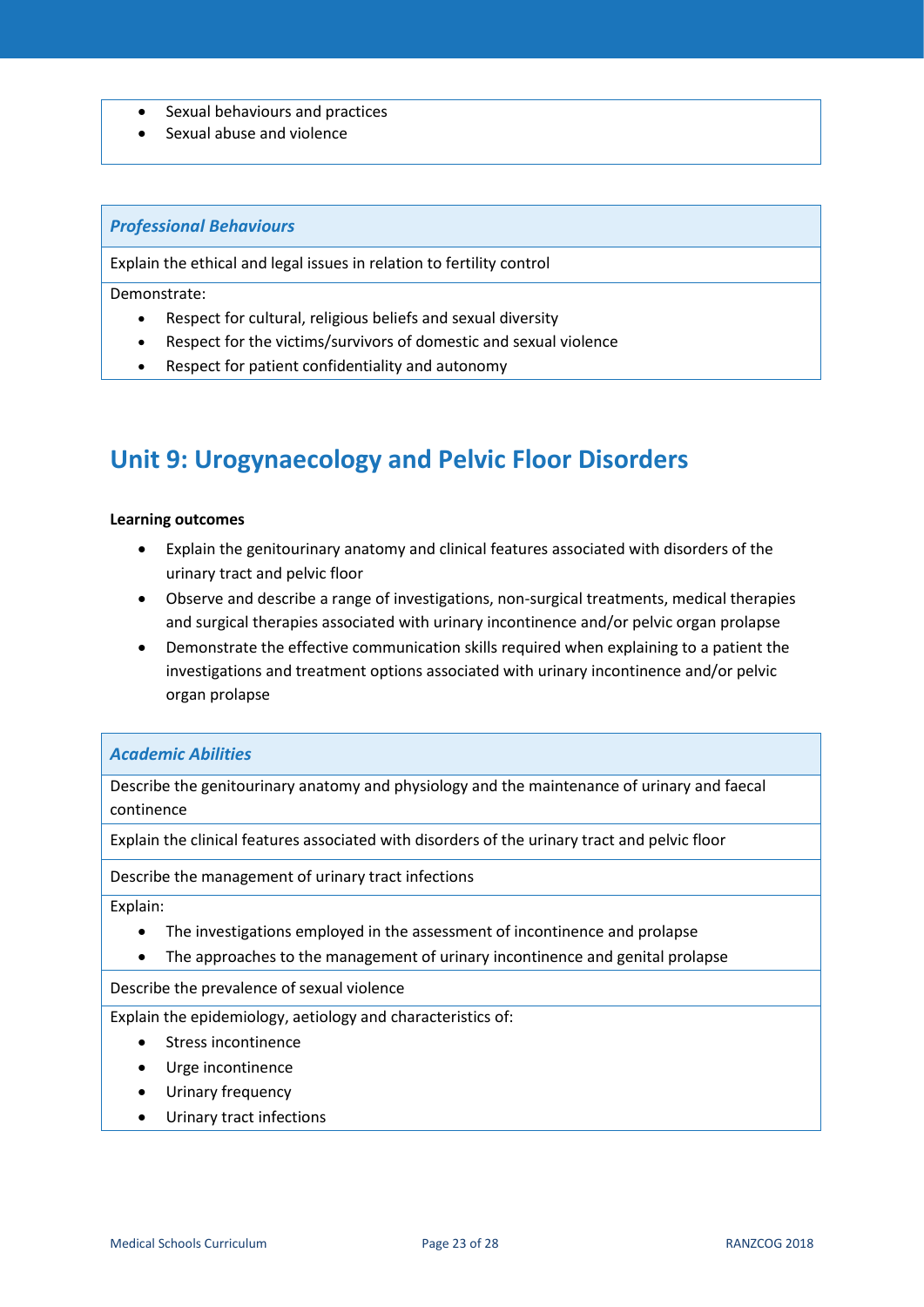*Clinical Expertise*

Take a history from a patient with incontinence and/or prolapse

Identify prolapse on examination

Demonstrate effective communication skills when explaining the investigations and treatment options of urinary incontinence and genitourinary prolapse to patients

#### *Professional Behaviours*

Explain the roles of other healthcare professionals in the management of the woman with incontinence e.g. continence nurses and physiotherapists

### <span id="page-23-0"></span>**Unit 10: Ethics and Legal Issues**

#### **Learning outcomes**

- Explain the legislative requirements that govern O & G practice and the care of women and children
- Demonstrate the use of clinical information, patient support persons and legislative requirements regarding care of women and their families
- Demonstrate appropriate ethical behaviours and adherence to legislative requirements in O & G practice

#### *Academic Abilities*

Explain the:

- Importance of confidentiality and consent in all clinical presentations
- Specific requirements of special groups including children & young persons and vulnerable adults
- Legal age of consent for medical procedures and treatments
- Legal age of consent for sexual intercourse and the implications for prescribing of contraception and reporting of suspected sexual abuse
- Underpinning concepts of the Sexual Offences Act as it applies in your local jurisdiction
- Underpinning concepts of the Termination of Pregnancy/Abortion Act as it applies in your local jurisdiction
- Relative legal status of the fetus and the mother
- Legal obligations of the medical practitioner under the Child Protection Act as it applies in your local jurisdiction
- Principles and legal issues surrounding informed content
- Concept of ensuring patient confidentiality is maintained (including data protection)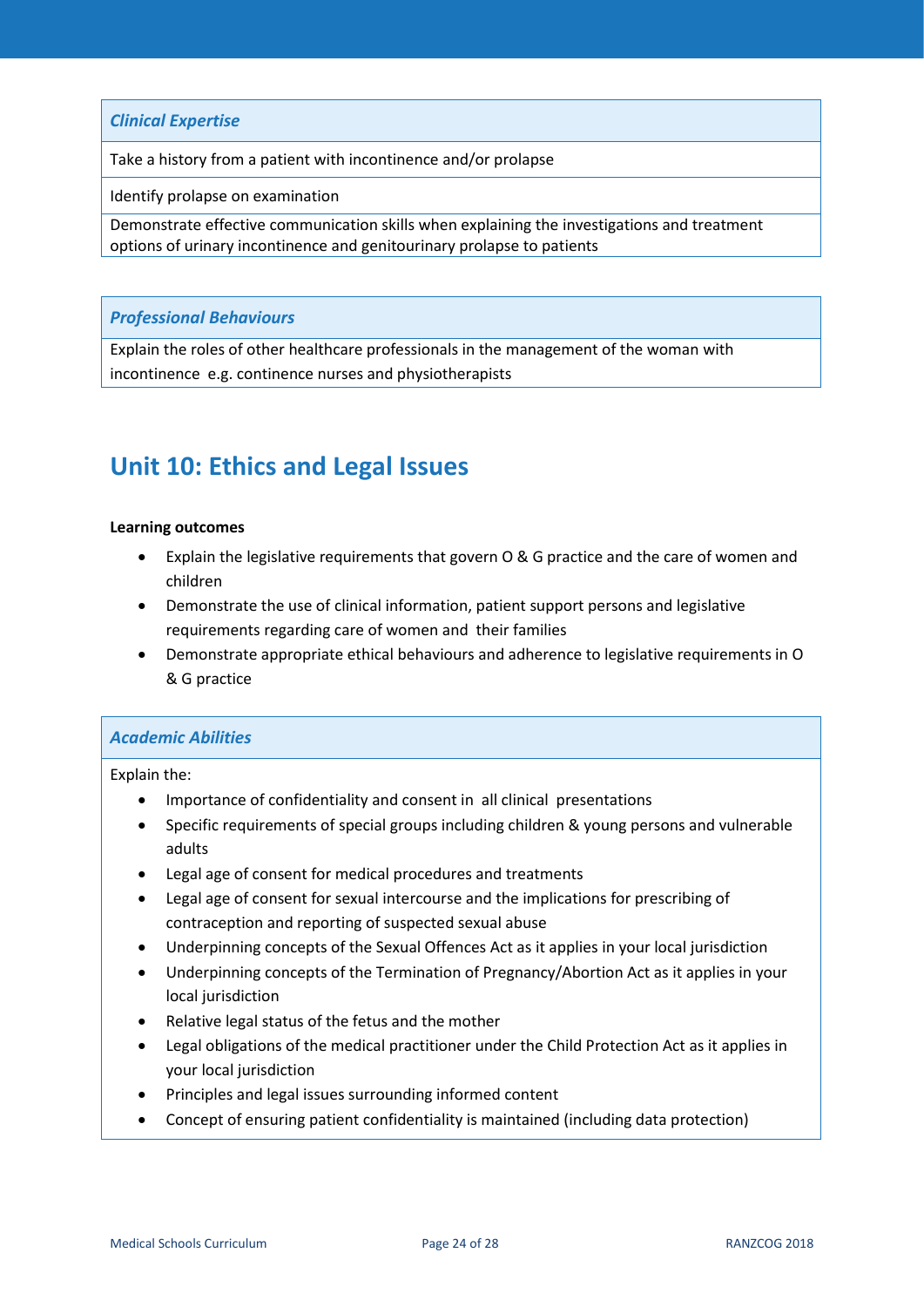Use and share clinical information appropriately

Demonstrate the appropriate use of interpreters and patient advocates

Apply legislative requirements (as they apply to your local jurisdiction) in all aspects of your O & G clinical practice

#### *Professional Behaviours*

Provide patients and relatives with appropriate information in a manner that is patient friendly

Ensure patients have an opportunity to ask questions and test their knowledge of the medical information provided to them

### <span id="page-24-0"></span>**Unit 11: Basic Surgical Skills and Postoperative Care**

#### **Learning outcomes**

- Explain the anatomy, histology and infection control that underpins basic surgical skills and postoperative care
- Interpret preoperative investigations and incorporate aseptic technique and infection control in surgery and postoperative care
- Demonstrate effective communication to patients and healthcare professionals relating to surgery and postoperative

#### *Academic Abilities*

Describe:

- The regional anatomy and histology relevant to O&G
- The commonly encountered complications of surgery in O&G and their prevention and treatment

#### Explain:

- The significance of co-morbidity
- The principles of infection control and the elements that are specific to gynaecological and obstetric surgical procedures (e.g.: routine prophylactic antibiotic cover as per local protocols plus special cases such as GT instrumentation women with valvular heart disease)
- The appropriate use of blood and blood products
- The principles of nutrition, water, electrolyte and acid base balance
- General pathological principles
- DVT prophylaxis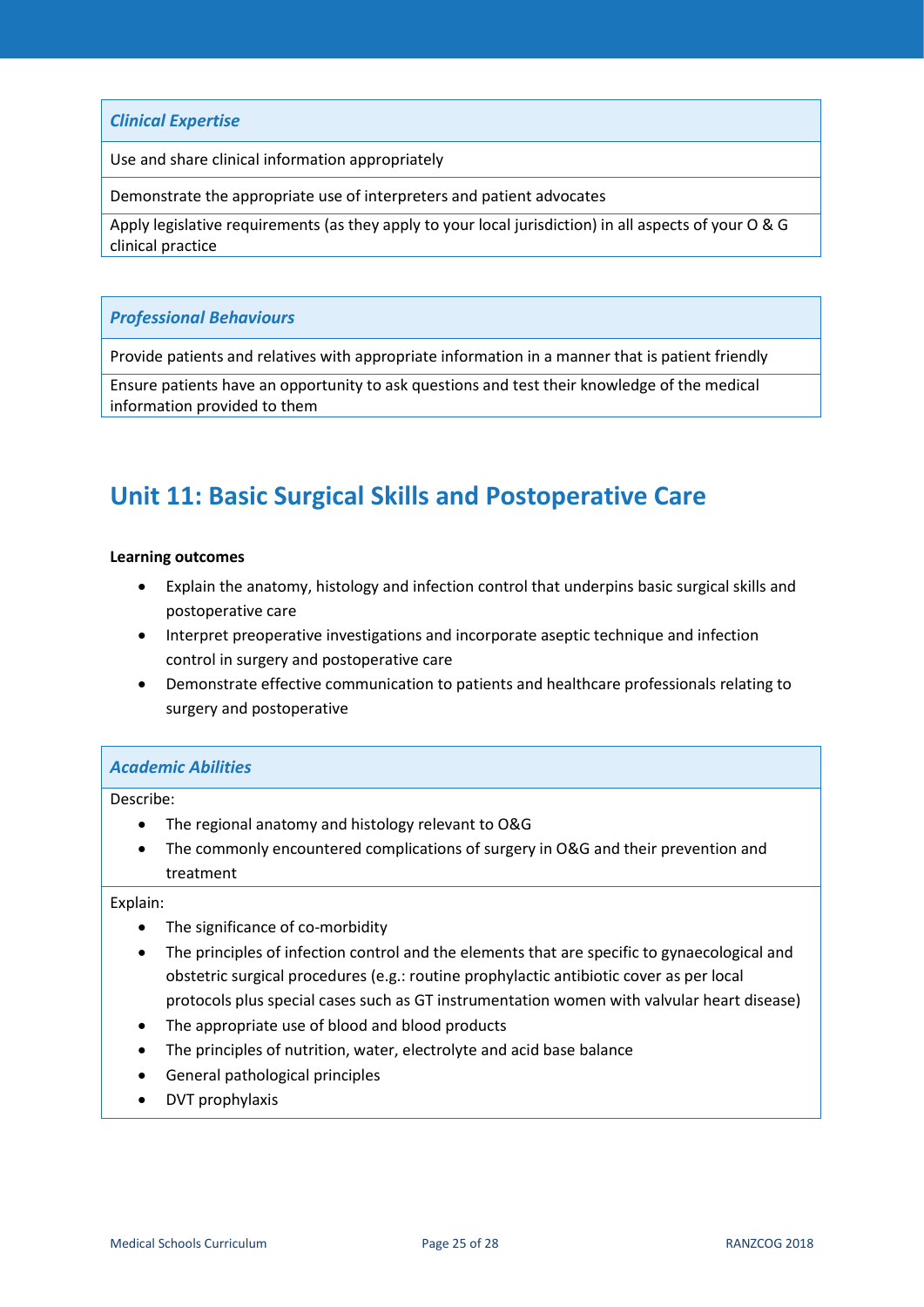#### *Postoperative care*

#### Explain:

- General pathological principles of postoperative care
- Fluid-electrolyte balance
- Wound healing

#### *Clinical Expertise*

Interpret relevant preoperative investigations

Undertake:

- Hand hygiene
- Infection control measures

*Postoperative care*

Interpret relevant post-operative investigations

Identify:

- Normal wound healing and postoperative course
- Symptoms and signs of common or serious postoperative complications and initiate management plan

*Professional Behaviours*

Demonstrate effective communication with patients and relevant healthcare professionals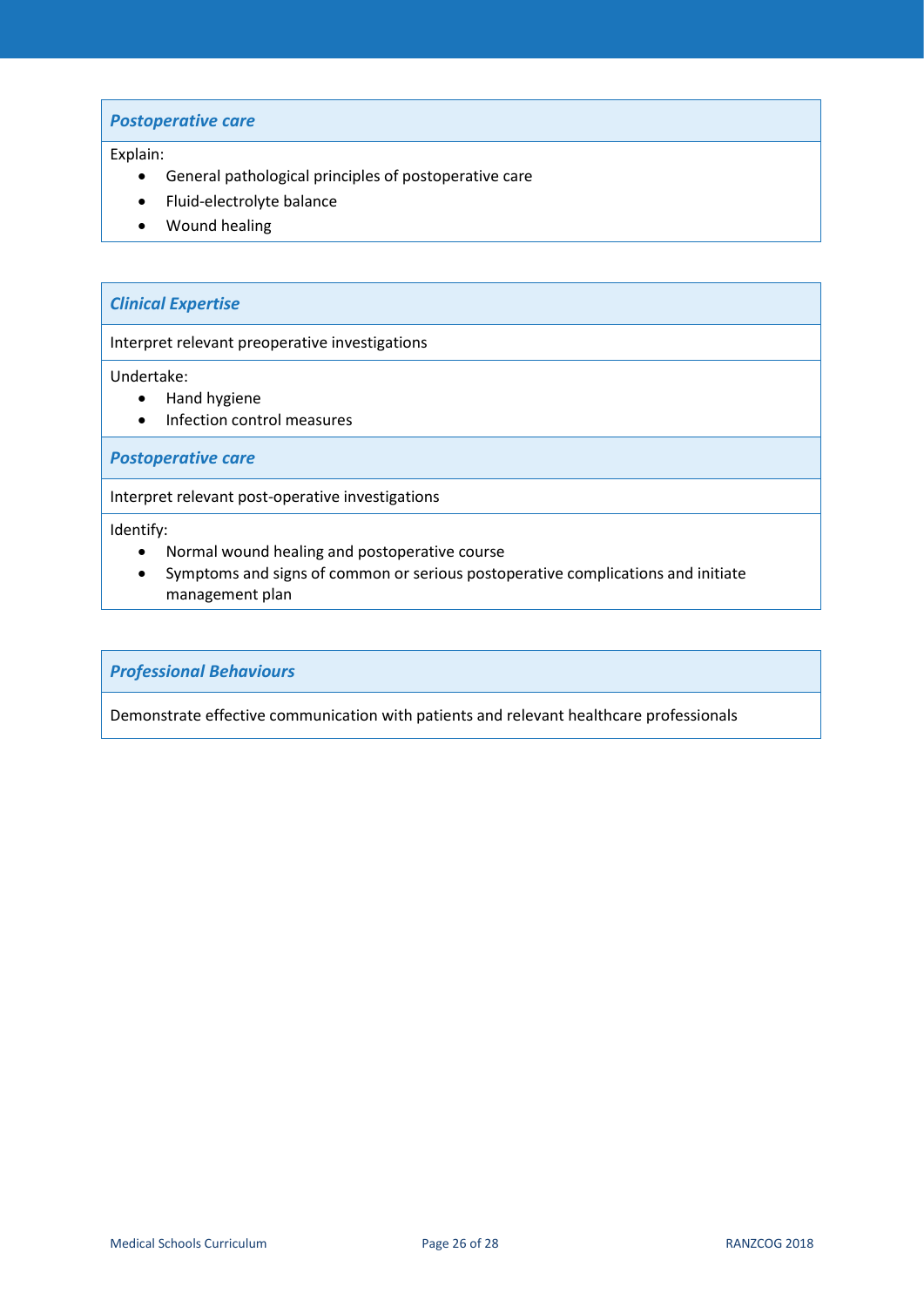## <span id="page-26-0"></span>**Unit 12: Global and Indigenous Health**

#### **Learning outcomes**

- Explain the importance of practicing within a cultural competency framework
- Recognise and respect cultural health beliefs and practices within the clinical setting
- Utilise available resources to improve the quality and safety of the healthcare provided to culturally diverse groups

#### *Academic Abilities*

Explain the:

- Measures of maternal morbidity and mortality
- Measures of perinatal morbidity and mortality
- Major causes of maternal mortality in the developed and developing world
- Disparity in maternal and perinatal outcomes between Indigenous and non-Indigenous Australians and New Zealanders
- Disparity in maternal and perinatal services and outcomes between rural and remote region

#### *Clinical Expertise*

Utilise interpreting services to improve the quality and safety of healthcare

An awareness of limited medical services in regional and remote regions

Observe and describe the steps required to transfer patients from rural and remote regions

Respect the patient's need to include family and broader community when discussing their treatment plan and ongoing management

#### *Professional Behaviours*

Encourage patients to express their spiritual beliefs and cultural practices

Respect various traditional healing systems and beliefs

Reflect on your own values and biases and how these may impact on your ability to work with culturally and linguistically diverse patients

Demonstrate an awareness of the power imbalance that exists between the patient and the doctor

Demonstrate cultural sensitivities in regards to treating and caring for women from different cultures including Aboriginal and Torres Strait Islander women and their families